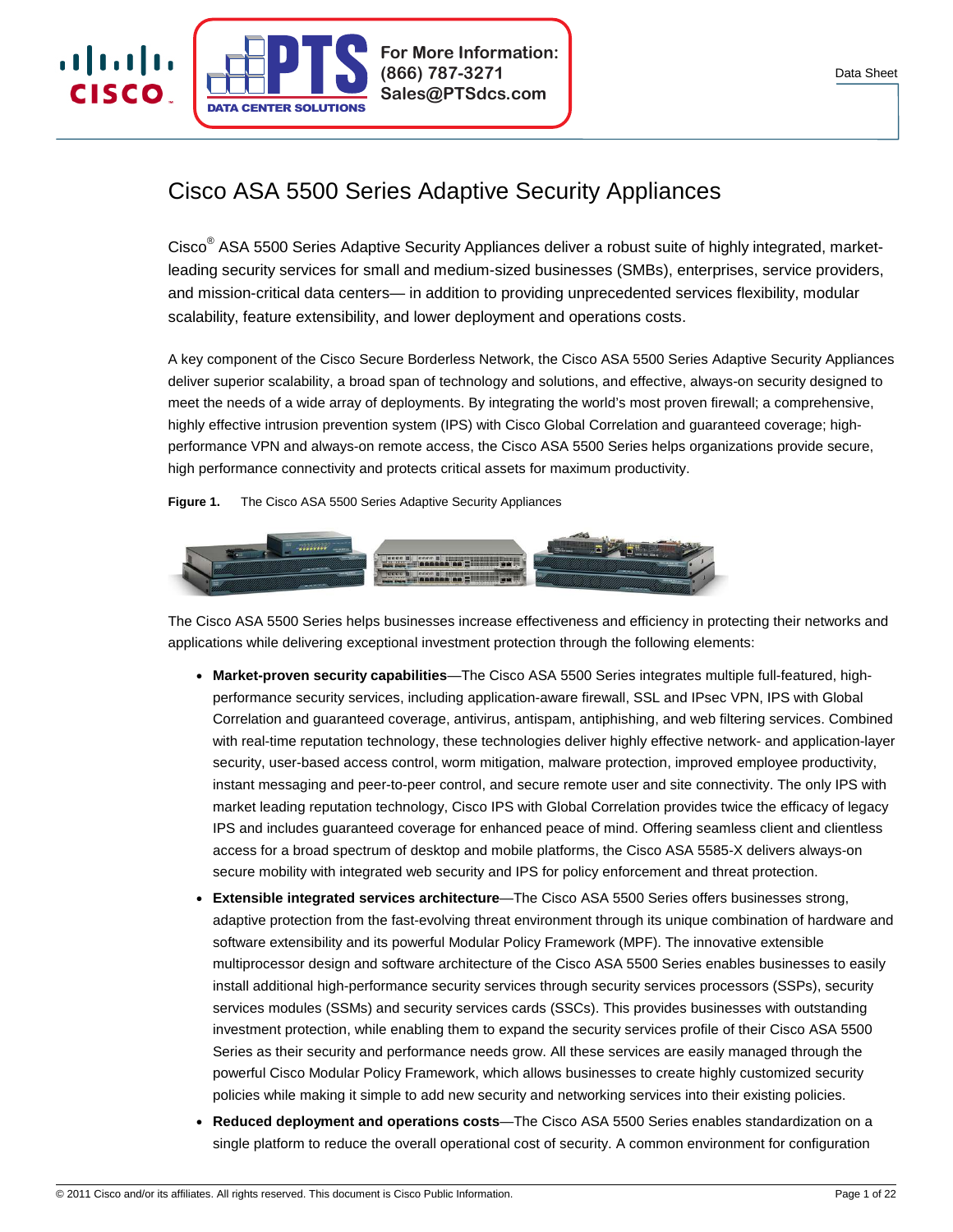simplifies management and reduces training costs for staff, while the common hardware platform of the series reduces sparing costs. Additional efficiencies are realized by deploying integrated capabilities, obviating the need for the complex designs required to connect standalone solutions.

● **Comprehensive management interfaces**—The graphical Cisco Adaptive Security Device Manager (ASDM), a comprehensive command line interface (CLI), verbose syslog, and Simple Network Management Protocol (SNMP) support round out a rich complement of management options. Multi-unit deployments benefit greatly from Cisco Security Manager, a platform capable of managing distributed deployments of hundreds of devices.

# **The Cisco ASA 5500 Series**

The Cisco ASA 5500 Series includes the Cisco ASA 5505, 5510, 5520, 5540, 5550, 5580, and 5585-X Adaptive Security Appliances—purpose-built, high-performance security solutions that take advantage of Cisco's expertise in developing industry-leading, award-winning security and VPN solutions. Through the Cisco MPF, the Cisco ASA 5500 Series brings a new level of security and policy control to applications and networks. MPF enables highly customizable, flow-specific security policies that have been tailored to application requirements. The performance and extensibility of the Cisco ASA 5500 Series is enhanced through user-installable SSMs. This adaptable architecture enables businesses to rapidly deploy security services when and where they are needed, such as tailoring inspection techniques to specific application and user needs or adding additional intrusion prevention and content security services such as those delivered by the Adaptive Inspection and Prevention (AIP) and Content Security and Control (CSC) SSMs. Furthermore, the modular hardware architecture of the Cisco ASA 5500 Series, along with the powerful MPF, provides the flexibility to meet future network and security requirements, extending the outstanding investment protection provided by the Cisco ASA 5500 Series and allowing businesses to adapt their network defenses to new threats as they arise.

All Cisco ASA 5500 Series appliances offer both IPsec and SSL/DTLS VPN solutions; Clientless and AnyConnect VPN features are licensed at various price points, on a per seat and per feature basis. By converging SSL and IPsec VPN services with comprehensive threat defense technologies, the Cisco ASA 5500 Series provides highly customizable, granular network access tailored to meet the requirements of diverse deployment environments, while providing advanced endpoint and network-level security.

#### **Cisco ASA 5505 Adaptive Security Appliance**

The Cisco ASA 5505 Adaptive Security Appliance is a next-generation, full-featured security appliance for small business, branch office, and enterprise teleworker environments. The Cisco ASA 5505 delivers high-performance firewall, SSL and IPsec VPN, and rich networking services in a modular, "plug-and-play" appliance. Using the integrated Cisco ASDM, the Cisco ASA 5505 can be rapidly deployed and easily managed, enabling businesses to minimize operations costs. The Cisco ASA 5505 features a flexible 8-port 10/100 Fast Ethernet switch, whose ports can be dynamically grouped to create up to three separate VLANs for home, business, and Internet traffic for improved network segmentation and security. The Cisco ASA 5505 provides two Power over Ethernet (PoE) ports, simplifying the deployment of Cisco IP phones with zero-touch secure voice over IP (VoIP) capabilities, as well as the deployment of external wireless access points for extended network mobility. A high-performance intrusion prevention and worm mitigation service is available with the addition of the AIP SSC. Multiple USB ports can be used to enable additional services and capabilities as they are needed.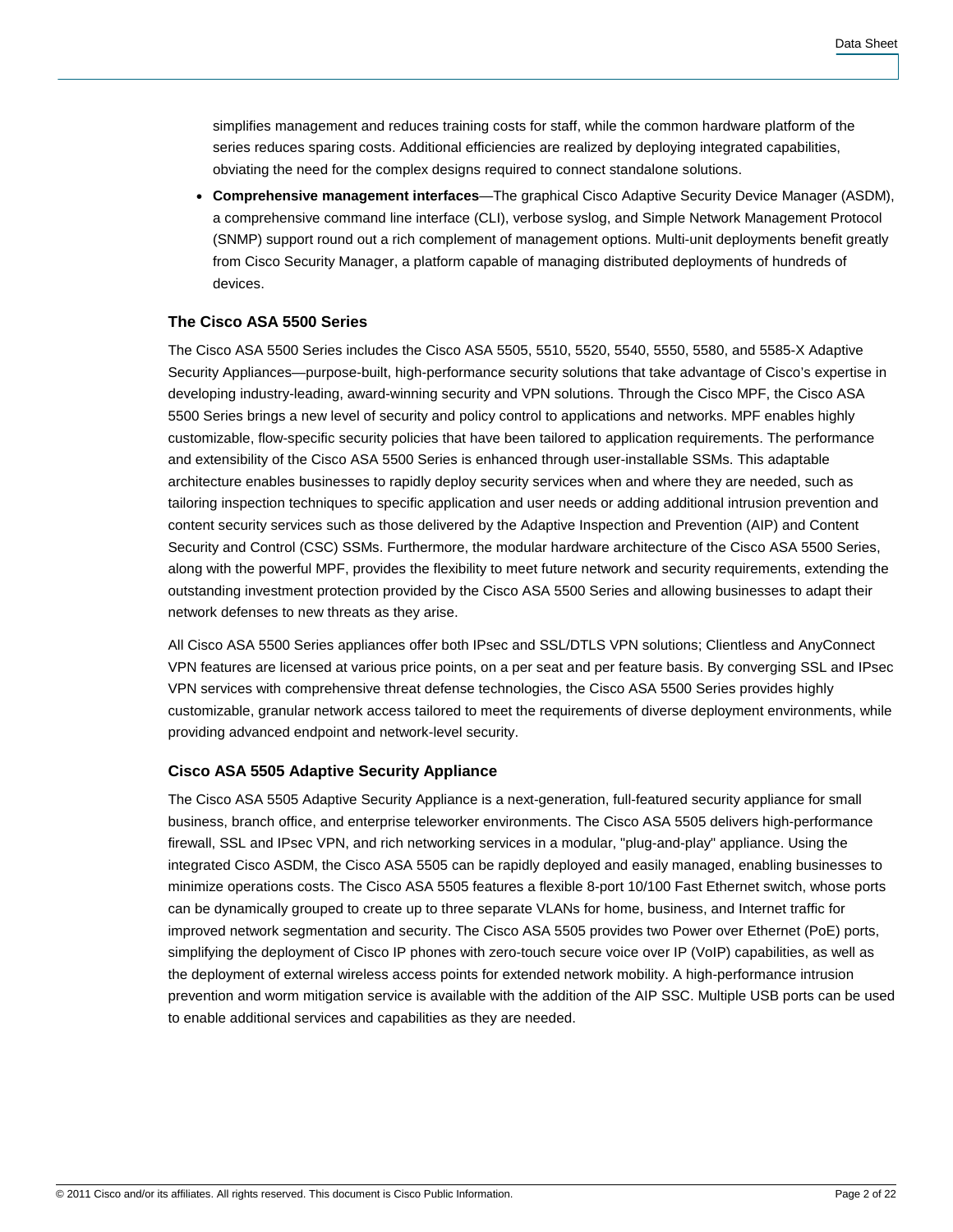As business needs grow, customers can install a Security Plus upgrade license, enabling the Cisco ASA 5505 to scale to support a higher connection capacity and up to 25 IPsec VPN users, add full DMZ support, and integrate into switched network environments through VLAN trunking support. Furthermore, this upgrade license maximizes business continuity by enabling support for redundant ISP connections and stateless Active/Standby high-availability services.

Businesses can also extend the Cisco ASA 5505's VPN service by enabling AnyConnect client and clientless VPN remote access to support various mobile workers and business partners. The Cisco Secure Remote Access Solution deployments can scale to serve up to 25 AnyConnect and/or clientless VPN concurrent users on each Cisco ASA 5505 by installing an Essential or a Premium AnyConnect VPN license.

This combination of market-leading security and VPN services, advanced networking features, flexible remote management capabilities, and future extensibility makes the Cisco ASA 5505 an excellent choice for businesses requiring a best-in-class small business, branch office, or enterprise teleworker security solution.

Table 1 lists features of the Cisco ASA 5505.

| ו סוטוסו. | Cisco Ada Judy Adaptive Occurry Appliatice Flationin Capabilities and Capacities |  |
|-----------|----------------------------------------------------------------------------------|--|
|           |                                                                                  |  |

**Table 1.** Cisco ASA 5505 Adaptive Security Appliance Platform Capabilities and Capacities

| <b>Feature</b>                             | <b>Description</b>                                                             |
|--------------------------------------------|--------------------------------------------------------------------------------|
| <b>Firewall Throughput</b>                 | Up to 150 Mbps                                                                 |
| <b>Maximum Firewall and IPS Throughput</b> | Up to 75 Mbps with AIP SSC-5                                                   |
| <b>VPN Throughput</b>                      | Up to 100 Mbps                                                                 |
| <b>Concurrent Sessions</b>                 | 10,000/25,000                                                                  |
| <b>IPsec VPN Peers</b>                     | 10:25                                                                          |
| Premium AnyConnect VPN Peer License Levels | 2, 10, or 25                                                                   |
| <b>Interfaces</b>                          | 8-port Fast Ethernet switch with dynamic port grouping (including 2 PoE ports) |
| <b>Virtual Interfaces (VLANs)</b>          | 3 (no trunking support)/20 (with trunking support)                             |
| <b>High Availability</b>                   | Not supported; stateless Active/Standby and redundant ISP support              |

Performance numbers tested and validated with Cisco ASA Software Release 7.2.

# **Cisco ASA 5510 Adaptive Security Appliance**

The Cisco ASA 5510 Adaptive Security Appliance delivers advanced security and networking services for small and medium-sized businesses and enterprise remote/branch offices in an easy-to-deploy, cost-effective appliance. These services can be easily managed and monitored by the integrated Cisco ASDM application, thus reducing the overall deployment and operations costs associated with providing this high level of security. The Cisco ASA 5510 Adaptive Security Appliance provides high-performance firewall and VPN services and five integrated 10/100 Fast Ethernet interfaces. It optionally provides high-performance intrusion prevention and worm mitigation services through the AIP SSM, or comprehensive malware protection services through the CSC SSM. This unique combination of services on a single platform makes the Cisco ASA 5510 an excellent choice for businesses requiring a cost-effective, extensible, DMZ-enabled security solution.

As business needs grow, customers can install a Security Plus license, upgrading two of the Cisco ASA 5510 Adaptive Security Appliance interfaces to Gigabit Ethernet and enabling integration into switched network environments through VLAN support. This upgrade license maximizes business continuity by enabling Active/Active and Active/Standby high-availability services. Using the optional security context capabilities of the Cisco ASA 5510 Adaptive Security Appliance, businesses can deploy up to five virtual firewalls within an appliance to enable

 $\overline{1}$ \* Upgrade available with Cisco ASA 5505 Security Plus license Separately licensed feature; includes two with the base system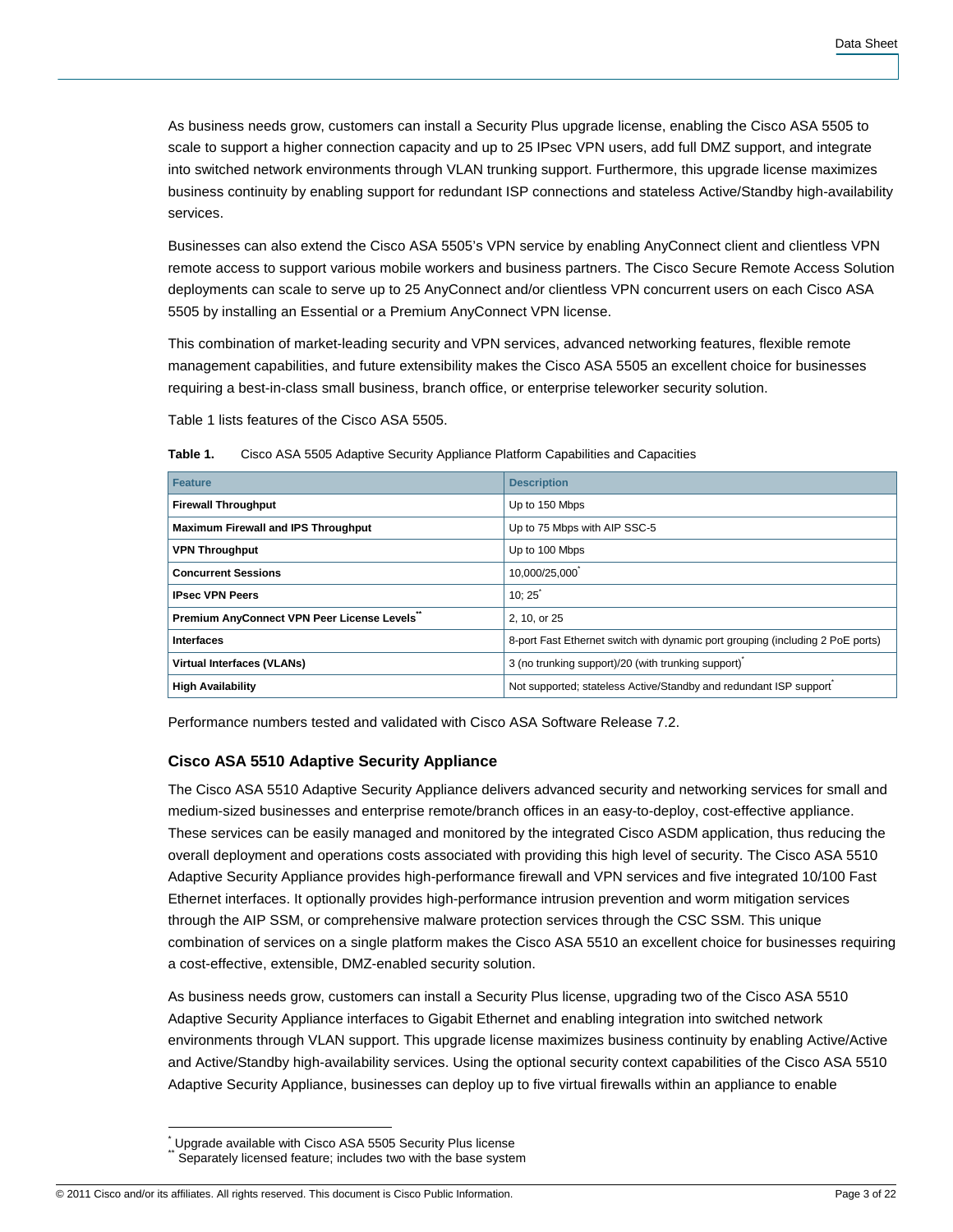compartmentalized control of security policies on a departmental level. This virtualization strengthens security and reduces overall management and support costs while consolidating multiple security devices into a single appliance.

Businesses can extend their SSL and IPsec VPN capacity to support a larger number of mobile workers, remote sites, and business partners. Up to 250 AnyConnect and/or clientless VPN peers can be supported on each Cisco ASA 5510 by installing an Essential or a Premium AnyConnect VPN license; up to 250 IPsec VPN peers are supported on the base platform.

VPN capacity and resiliency can also be increased by taking advantage of the Cisco ASA 5510's integrated VPN clustering and load-balancing capabilities (available with a Security Plus license). The Cisco ASA 5510 supports up to 10 appliances in a cluster, offering a maximum of 2500 AnyConnect and/or clientless VPN peers or 2500 IPsec VPN peers per cluster. For business continuity and event planning, the Cisco ASA 5510 can also benefit from the Cisco VPN FLEX licenses, which enable administrators to react to or plan for short-term bursts of concurrent Premium VPN remote-access users, for up to a 2-month period.

Table 2 lists features of the Cisco ASA 5510.

| Table 2. | Cisco ASA 5510 Adaptive Security Appliance Platform Capabilities and Capacities |
|----------|---------------------------------------------------------------------------------|
|----------|---------------------------------------------------------------------------------|

| <b>Feature</b>                              | <b>Description</b>                                                        |
|---------------------------------------------|---------------------------------------------------------------------------|
| <b>Firewall Throughput</b>                  | Up to 300 Mbps                                                            |
| <b>Maximum Firewall and IPS Throughput</b>  | • Up to 150 Mbps with AIP SSM-10<br>• Up to 300 Mbps with AIP SSM-20      |
| <b>VPN Throughput</b>                       | Up to 170 Mbps                                                            |
| <b>Concurrent Sessions</b>                  | 50,000; 130,000                                                           |
| <b>IPsec VPN Peers</b>                      | 250                                                                       |
| Premium AnyConnect VPN Peer License Levels" | 2,10, 25, 50, 100, or 250                                                 |
| <b>Security Contexts</b>                    | Up to $5^{\prime\prime\prime}$                                            |
| Interfaces                                  | 5 Fast Ethernet ports; 2 Gigabit Ethernet + 3 Fast Ethernet               |
| <b>Virtual Interfaces (VLANs)</b>           | 50; 100                                                                   |
| Scalability <sup>*</sup>                    | VPN clustering and load balancing                                         |
| <b>High Availability</b>                    | Not supported; Active/Active <sup>***</sup> , Active/Standby <sup>*</sup> |

Performance numbers tested and validated with Cisco ASA Software Release 7.2.

# **Cisco ASA 5520 Adaptive Security Appliance**

The Cisco ASA 5520 Adaptive Security Appliance delivers security services with Active/Active high availability and Gigabit Ethernet connectivity for medium-sized enterprise networks in a modular, high-performance appliance. With four Gigabit Ethernet interfaces and support for up to 100 VLANs, businesses can easily deploy the Cisco ASA 5520 into multiple zones within their network. The Cisco ASA 5520 Adaptive Security Appliance scales with businesses as their network security requirements grow, delivering solid investment protection.

Businesses can extend their SSL and IPsec VPN capacity to support a larger number of mobile workers, remote sites, and business partners. Up to 750 AnyConnect and/or clientless VPN peers can be supported on each Cisco ASA 5520 by installing an Essential or a Premium AnyConnect VPN license; 750 IPsec VPN peers are supported on the base platform. VPN capacity and resiliency can be increased by taking advantage of the Cisco ASA 5520's integrated VPN clustering and load-balancing capabilities. The Cisco ASA 5520 supports up to 10 appliances in a

 $\overline{\phantom{a}}$ 

<sup>\*</sup> Upgrade available with Cisco ASA 5510 Security Plus license

Separately licensed feature; includes two with the base system

<sup>\*\*\*</sup> Separately licensed require; includes two with the pase system<br>\*\*\* Separately licensed feature; includes two with the Cisco ASA 5510 Security Plus license<br>\*\*\* Aveilable facture from

Available for the firewall feature set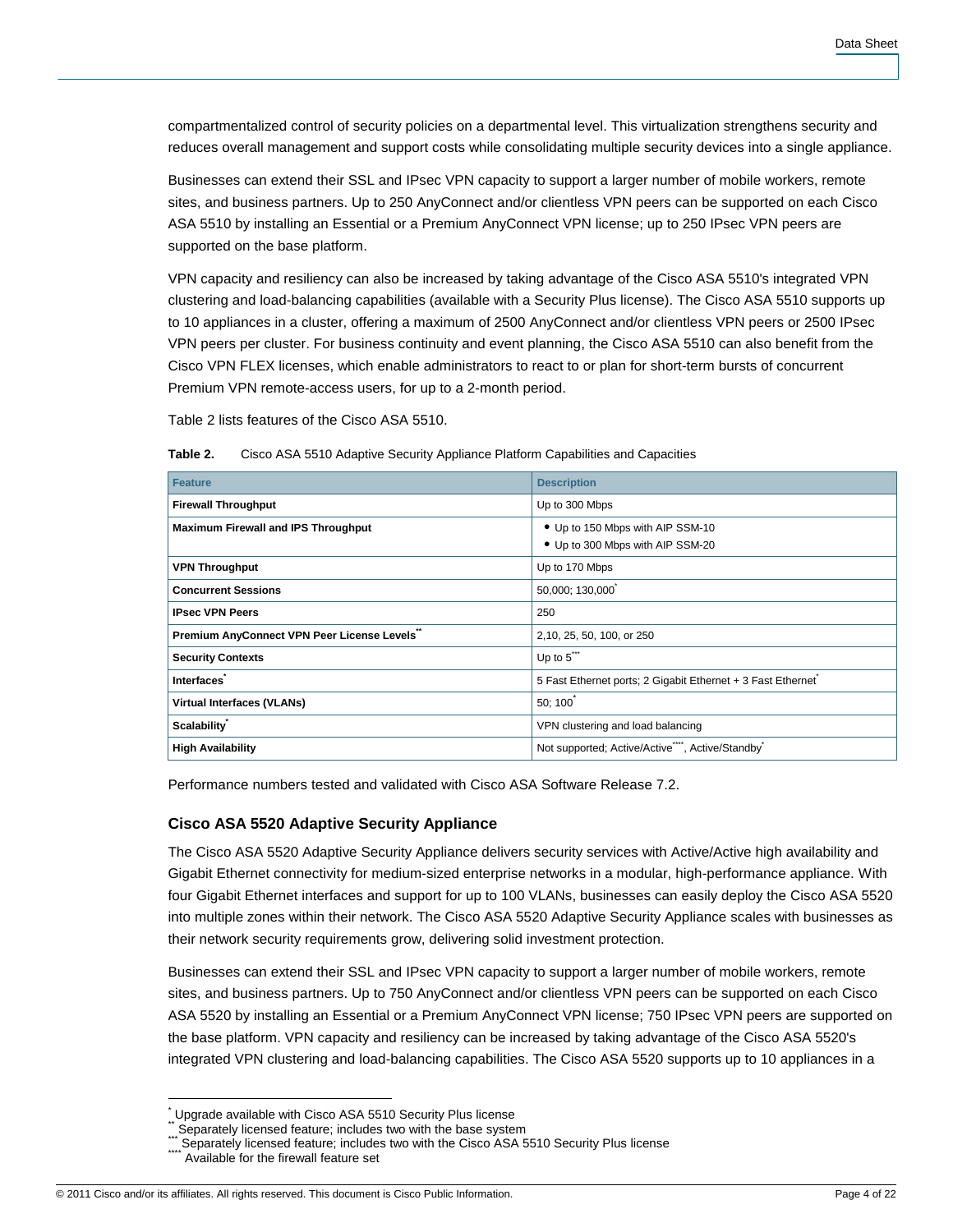cluster, offering a maximum of 7500 AnyConnect and/or clientless VPN peers or 7500 IPsec VPN peers per cluster. For business continuity and event planning, the Cisco ASA 5520 can also benefit from the Cisco VPN FLEX licenses, which enable administrators to react to or plan for short-term bursts of concurrent Premium VPN remoteaccess users, for up to a 2-month period.

The advanced application-layer security and content security defenses provided by the Cisco ASA 5520 can be extended by deploying the high-performance intrusion prevention and worm mitigation capabilities of the AIP SSM, or the comprehensive malware protection of the CSC SSM. Using the optional security context capabilities of the Cisco ASA 5520 Adaptive Security Appliance, businesses can deploy up to 20 virtual firewalls within an appliance to enable compartmentalized control of security policies on a departmental level. This virtualization strengthens security and reduces overall management and support costs while consolidating multiple security devices into a single appliance.

Table 3 lists features of the Cisco ASA 5520.

| <b>Feature</b>                             | <b>Description</b>                                                                                       |
|--------------------------------------------|----------------------------------------------------------------------------------------------------------|
| <b>Firewall Throughput</b>                 | Up to 450 Mbps                                                                                           |
| <b>Maximum Firewall and IPS Throughput</b> | • Up to 225 Mbps with AIP SSM-10<br>• Up to 375 Mbps with AIP SSM-20<br>• Up to 450 Mbps with AIP SSM-40 |
| <b>VPN Throughput</b>                      | Up to 225 Mbps                                                                                           |
| <b>Concurrent Sessions</b>                 | 280,000                                                                                                  |
| <b>IPsec VPN Peers</b>                     | 750                                                                                                      |
| Premium AnyConnect VPN Peer License Levels | 2,10, 25, 50, 100, 250, 500, or 750                                                                      |
| <b>Security Contexts</b>                   | Up to 20                                                                                                 |
| <b>Interfaces</b>                          | 4 Gigabit Ethernet ports and 1 Fast Ethernet port                                                        |
| <b>Virtual Interfaces (VLANs)</b>          | 150                                                                                                      |
| <b>Scalability</b>                         | VPN clustering and load balancing                                                                        |
| <b>High Availability</b>                   | Active/Active <sup>**</sup> , Active/Standby                                                             |

**Table 3.** Cisco ASA 5520 Adaptive Security Appliance Platform Capabilities and Capacities

Performance numbers tested and validated with Cisco ASA Software Release 7.2.

# **Cisco ASA 5540 Adaptive Security Appliance**

The Cisco ASA 5540 Adaptive Security Appliance delivers high-performance, high-density security services with Active/Active high availability and Gigabit Ethernet connectivity for medium-sized and large enterprise and serviceprovider networks, in a reliable, modular appliance. With four Gigabit Ethernet interfaces and support for up to 100 VLANs, businesses can use the Cisco ASA 5540 to segment their network into numerous zones for improved security. The Cisco ASA 5540 Adaptive Security Appliance scales with businesses as their network security requirements grow, delivering exceptional investment protection and services scalability. The advanced network and application-layer security services and content security defenses provided by the Cisco ASA 5540 Adaptive Security Appliance can be extended by deploying the AIP SSM for high-performance intrusion prevention and worm mitigation.

Businesses can scale their SSL and IPsec VPN capacity to support a larger number of mobile workers, remote sites, and business partners. Up to 2500 AnyConnect and/or clientless VPN peers can be supported on each Cisco ASA 5540 by installing an Essential or a Premium AnyConnect VPN license; 5000 IPsec VPN peers are supported on the

 $\overline{1}$ 

<sup>\*</sup> Separately licensed feature; includes two with base system Available for the firewall feature set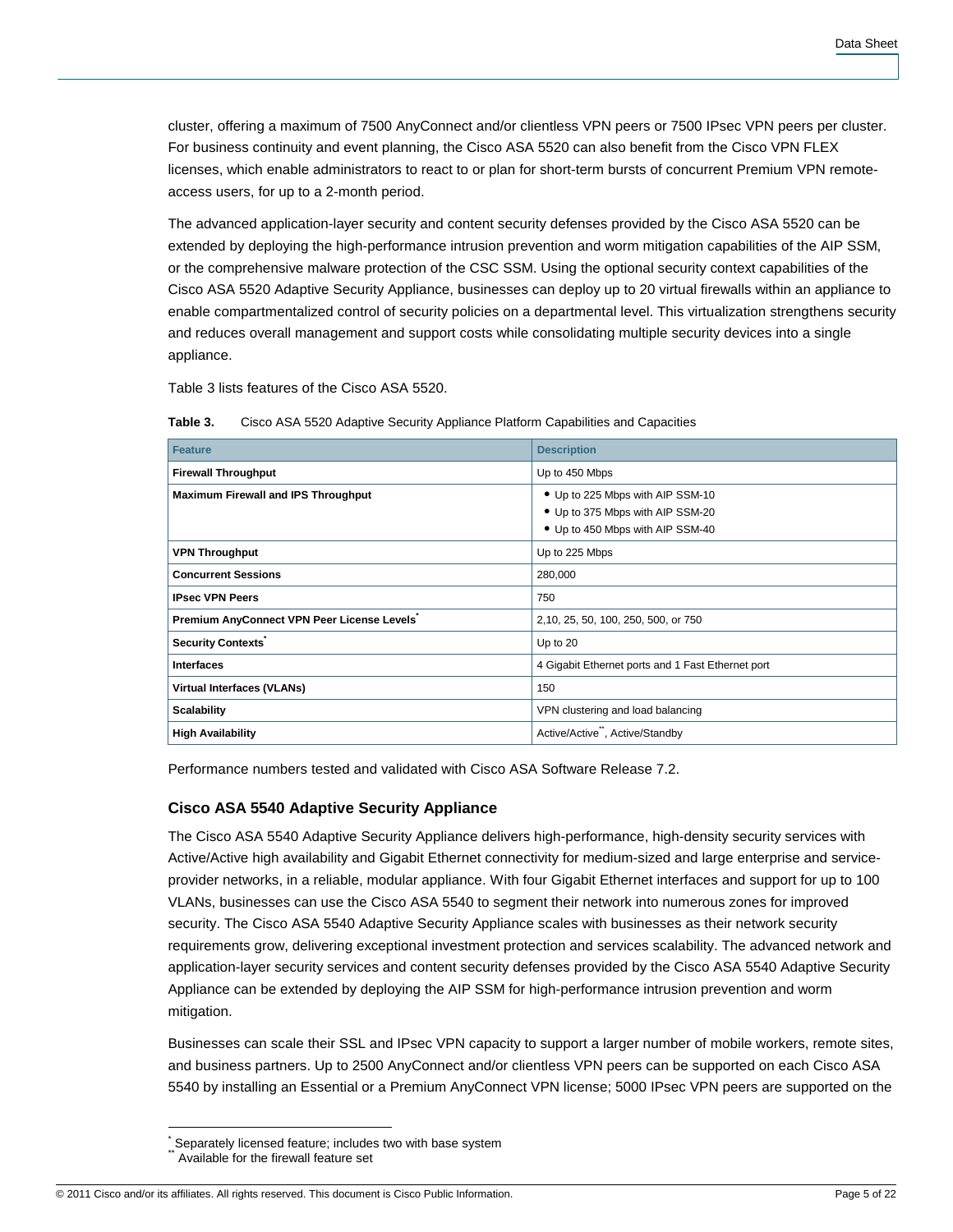base platform. VPN capacity and resiliency can also be increased by taking advantage of the integrated VPN clustering and load-balancing capabilities of the Cisco ASA 5540. The Cisco ASA 5540 supports up to 10 appliances in a cluster, supporting a maximum of 25,000 AnyConnect and/or clientless VPN peers or 50,000 IPsec VPN peers per cluster. For business continuity and event planning, the ASA 5540 can also benefit from the Cisco VPN FLEX licenses, which enable administrators to react to or plan for short-term bursts of concurrent Premium VPN remoteaccess users, for up to a 2-month period.

Using the optional security context capabilities of the Cisco ASA 5540 Adaptive Security Appliance, businesses can deploy up to 50 virtual firewalls within an appliance to enable compartmentalized control of security policies on a perdepartment or per-customer basis, and deliver reduced overall management and support costs.

Table 4 lists features of the Cisco ASA 5540.

| Table 4. |  |  | Cisco ASA 5540 Adaptive Security Appliance Platform Capabilities and Capacities |  |  |
|----------|--|--|---------------------------------------------------------------------------------|--|--|
|----------|--|--|---------------------------------------------------------------------------------|--|--|

| <b>Feature</b>                             | <b>Description</b>                                                   |  |
|--------------------------------------------|----------------------------------------------------------------------|--|
| <b>Firewall Throughput</b>                 | Up to 650 Mbps                                                       |  |
| <b>Maximum Firewall and IPS Throughput</b> | • Up to 500 Mbps with AIP SSM-20<br>• Up to 650 Mbps with AIP SSM-40 |  |
| <b>VPN Throughput</b>                      | Up to 325 Mbps                                                       |  |
| <b>Concurrent Sessions</b>                 | 400,000                                                              |  |
| <b>IPsec VPN Peers</b>                     | 5000                                                                 |  |
| Premium AnyConnect VPN Peer License Levels | 2, 10, 25, 50, 100, 250, 500, 750, 1000, and 2500                    |  |
| <b>Security Contexts</b>                   | Up to $50^{\degree}$                                                 |  |
| <b>Interfaces</b>                          | 4 Gigabit Ethernet ports and 1 Fast Ethernet port                    |  |
| <b>Virtual Interfaces (VLANs)</b>          | 200                                                                  |  |
| <b>Scalability</b>                         | VPN clustering and load balancing                                    |  |
| <b>High Availability</b>                   | Active/Active <sup>**</sup> , Active/Standby                         |  |

Performance numbers tested and validated with Cisco ASA Software Release 7.2.

#### **Cisco ASA 5550 Adaptive Security Appliance**

The Cisco ASA 5550 Adaptive Security Appliance delivers gigabit-class security services with Active/Active or Active/Standby high availability, and fiber and Gigabit Ethernet connectivity, for large enterprise and service-provider networks in a reliable, 1-rack-unit form factor. Using its eight Gigabit Ethernet interfaces, four Small Form-Factor Pluggable (SFP) fiber interfaces', and support for up to 200 VLANs, businesses can segment their network into numerous high-performance zones for improved security.

The Cisco ASA 5550 Adaptive Security Appliance scales with businesses as their network security requirements grow, delivering exceptional investment protection and services scalability. Businesses can scale their SSL and IPsec VPN capacity to support a larger number of mobile workers, remote sites, and business partners. Up to 5000 AnyConnect and/or clientless VPN peers can be supported on each Cisco ASA 5550 by installing an Essential or a Premium AnyConnect VPN license; 5000 IPsec VPN peers are supported on the base platform. VPN capacity and resiliency can also be increased by taking advantage of the Cisco ASA 5550's integrated VPN clustering and loadbalancing capabilities. The Cisco ASA 5550 supports up to 10 appliances in a cluster, supporting a maximum of 50,000 AnyConnect and/or clientless VPN peers or 50,000 IPsec VPN peers per cluster. For business continuity and event planning, the ASA 5550 can also benefit from the Cisco VPN FLEX licenses, which enable administrators to react to or plan for short-term bursts of concurrent Premium VPN remote-access users, for up to a 2-month period.

 $\overline{1}$ \* Separately licensed feature; includes two with base system Available for the firewall feature set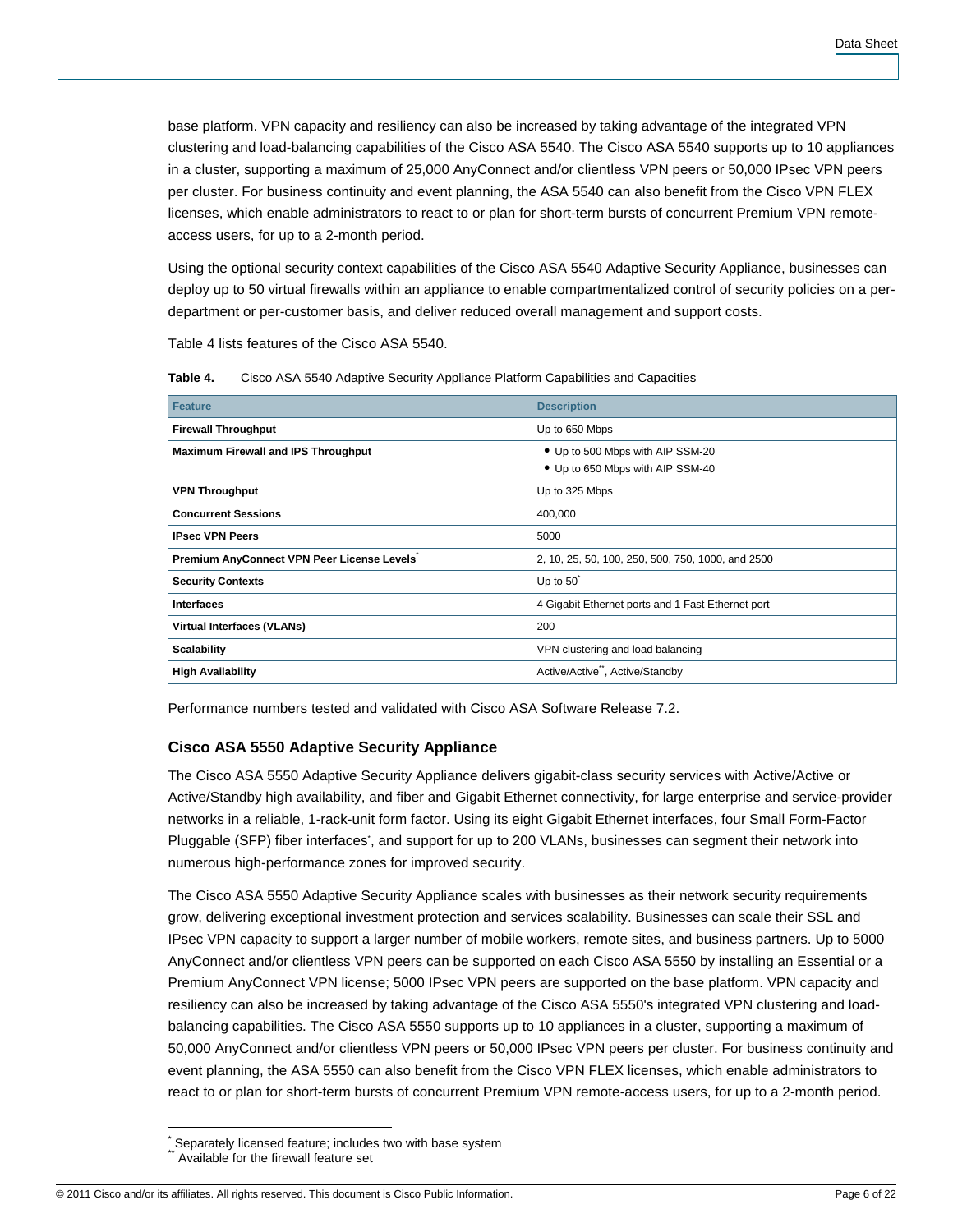Using the optional security context capabilities of the Cisco ASA 5550 Adaptive Security Appliance, businesses can deploy up to 100 virtual firewalls within an appliance to enable compartmentalized control of security policies on a per-department or per-customer basis, and deliver reduced overall management and support costs.

Note: The system provides a total of 12 Gigabit Ethernet ports, of which only 8 can be in service at any time. Businesses can choose between copper or fiber connectivity, providing flexibility for data center, campus, or enterprise edge connectivity.

Table 5 lists features of the Cisco ASA 5550.

**Table 5.** Cisco ASA 5550 Adaptive Security Appliance Platform Capabilities and Capacities

| <b>Feature</b>                                          | <b>Description</b>                                                    |
|---------------------------------------------------------|-----------------------------------------------------------------------|
| <b>Firewall Throughput</b>                              | Up to 1.2 Gbps                                                        |
| <b>VPN Throughput</b>                                   | Up to 425 Mbps                                                        |
| <b>Concurrent Sessions</b>                              | 650,000                                                               |
| <b>IPsec VPN Peers</b>                                  | 5000                                                                  |
| Premium AnyConnect VPN Peer License Levels <sup>*</sup> | 2,10, 25, 50, 100, 250, 500, 750, 1000, 2500, and 5000                |
| <b>Security Contexts</b>                                | Up to $100$                                                           |
| <b>Interfaces</b>                                       | 8 Gigabit Ethernet ports, 4 SFP fiber ports, and 1 Fast Ethernet port |
| <b>Virtual Interfaces (VLANs)</b>                       | 400                                                                   |
| <b>Scalability</b>                                      | VPN clustering and load balancing                                     |
| <b>High Availability</b>                                | Active/Active <sup>"</sup> , Active/Standby                           |

Performance numbers tested and validated with Cisco ASA Software Release 8.4.1

# **Cisco ASA 5580 Adaptive Security Appliances**

The Cisco ASA 5580-20 and 5580-40 Adaptive Security Appliances deliver multigigabit security services for large enterprise, data center, and service-provider networks in a robust, 4-rack-unit form factor. The Cisco ASA 5580 accommodates high-density copper and optical interfaces with scalability from Fast Ethernet to 10 Gigabit Ethernet, enabling unparalleled security and deployment flexibility. Cisco ASA 5580 Adaptive Security Appliances include six interface card expansion slots with support for up to 24 Gigabit Ethernet interfaces or up to twelve 10 Gigabit Ethernet interfaces that simplify provisioning and enable campus segmentation. Furthermore, this high-density design enables security virtualization while retaining physical segmentation desired in managed security and infrastructure consolidation applications.

The Cisco ASA 5580 Series is offered at two performance levels: the Cisco ASA 5580-20 with 5 Gbps of real-world firewall performance, and the high-end Cisco ASA 5580-40 with 10 Gbps of real-world firewall performance. Their multicore, multiprocessor architecture delivers radical scalability for the most demanding network security and VPN concentration applications. Real-time applications can be transparently secured thanks to the extremely low latency, high session concurrency, and connection setup rates.

Businesses can scale their SSL and IPsec VPN capacity to support a larger number of mobile workers, remote sites, and business partners. Up to 10,000 AnyConnect and/or clientless VPN peers can be supported on each Cisco ASA 5580 by installing an Essential or a Premium AnyConnect VPN license; 10,000 IPsec VPN peers are supported on the base platform. Cisco ASA 5580 Adaptive Security Appliances can also be clustered to improve reliability and scalability, with support for up to 100,000 AnyConnect and/or clientless or IPsec remote-access clients when deploying 10 appliances in a cluster. For business continuity and event planning, the ASA 5580 can also benefit

 $\overline{1}$ \* Separately licensed feature; includes two with base system Available for the firewall feature set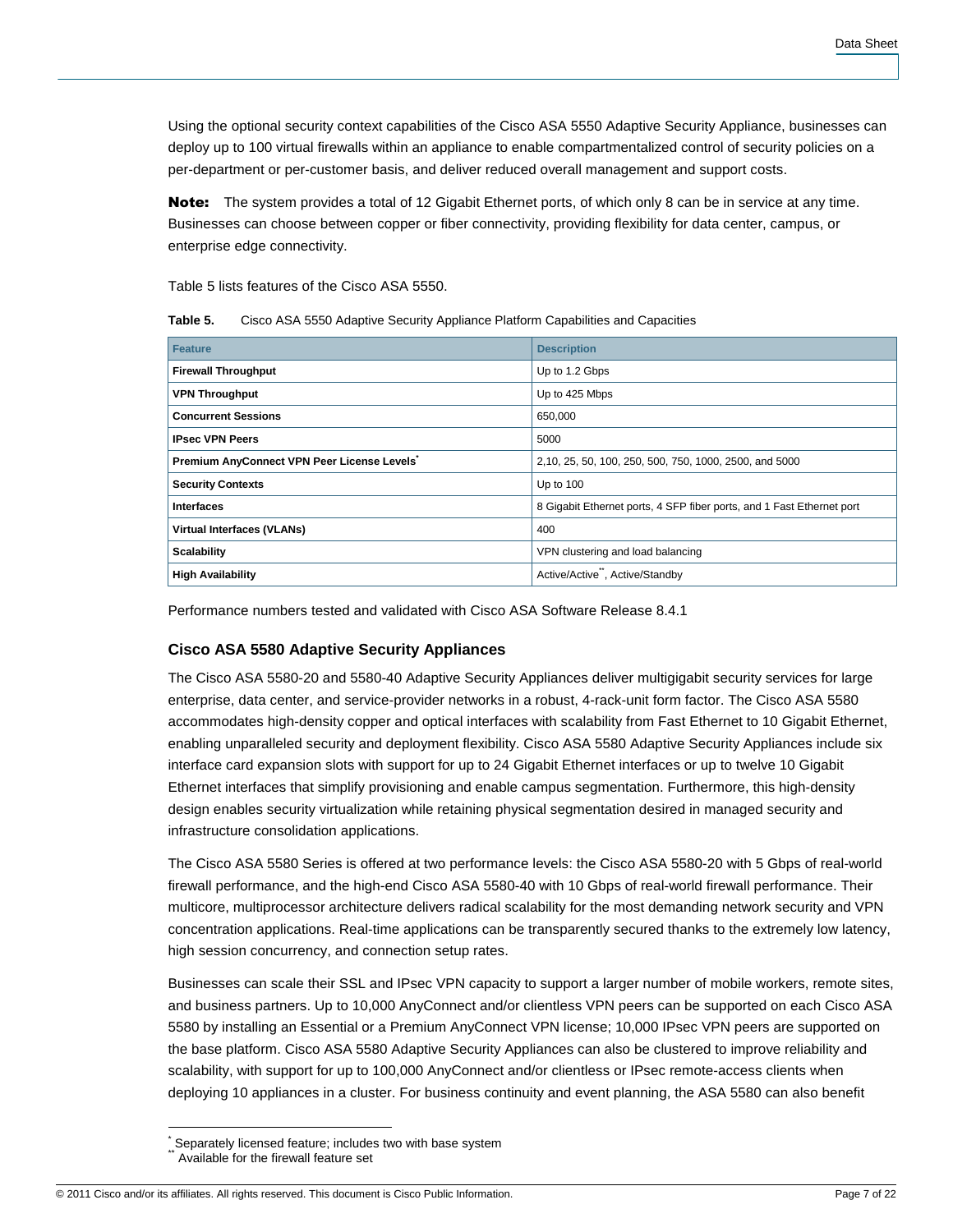from the Cisco VPN FLEX licenses, which enable administrators to react to or plan for short-term bursts of concurrent Premium VPN remote-access users, for up to a 2-month period.

Additional features, including security virtualization through the use of security contexts and VLANs, increase service velocity while reducing operational and administrative overhead.

Table 6 lists features of the Cisco ASA 5580-20 and 5580-40.

**Table 6.** Cisco ASA 5580 Adaptive Security Appliance Platform Capabilities and Capacities

| <b>Feature</b>                                | ASA 5580-20                                                                                                          | <b>ASA 5580-40</b>                                                                                                   |
|-----------------------------------------------|----------------------------------------------------------------------------------------------------------------------|----------------------------------------------------------------------------------------------------------------------|
| <b>Maximum Firewall Throughput</b>            | 5 Gbps (real-world HTTP), 10 Gbps (max)                                                                              | 10 Gbps (real-world HTTP), 20 Gbps (max)                                                                             |
| Maximum VPN Throughput                        | 1 Gbps                                                                                                               | 1 Gbps                                                                                                               |
| <b>Concurrent Sessions</b>                    | 2,000,000                                                                                                            | 4,000,000                                                                                                            |
| <b>IPsec VPN Peers</b>                        | 10000                                                                                                                | 10000                                                                                                                |
| Premium AnyConnect VPN Peer License<br>Levels | 2,10, 25, 50, 100, 250, 500, 750, 1000, 2500,<br>5000, and 10,000                                                    | 2,10, 25, 50, 100, 250, 500, 750, 1000, 2500,<br>5000, and 10,000                                                    |
| <b>Security Contexts</b>                      | Up to 250                                                                                                            | Up to 250                                                                                                            |
| <b>Interfaces</b>                             | 2 Gigabit Ethernet management                                                                                        | 2 Gigabit Ethernet management                                                                                        |
| <b>Interface Card Slots</b>                   | 6                                                                                                                    | 6                                                                                                                    |
| <b>Interface Card Options</b>                 | • 4-port 10/100/1000, RJ-45<br>• 4-port Gigabit Ethernet fiber, SR, LC<br>• 2-port 10 Gigabit Ethernet fiber, SR, LC | • 4-port 10/100/1000, RJ-45<br>• 4-port Gigabit Ethernet fiber, SR, LC<br>• 2-port 10 Gigabit Ethernet fiber, SR, LC |
| <b>Virtual Interfaces (VLANs)</b>             | 1024                                                                                                                 | 1024                                                                                                                 |
| <b>Scalability</b>                            | VPN clustering and load balancing                                                                                    | VPN clustering and load balancing                                                                                    |
| <b>High Availability</b>                      | Active/Active <sup>**</sup> , Active/Standby                                                                         | Active/Active <sup>**</sup> , Active/Standby                                                                         |
| <b>Redundant Power</b>                        | Supported, second power supply optional                                                                              | Supported, second power supply optional                                                                              |

Performance numbers tested and validated with Cisco ASA Software Release 8.4.1

#### **Cisco ASA 5585-X Adaptive Security Appliances**

Cisco ASA 5585-X Adaptive Security Appliances are tailored to meet the high performance needs of mission-critical data centers and provide peace of mind with Cisco guaranteed coverage. Supporting the highest VPN session counts and twice as many connections per second as competitive firewalls in its class, Cisco ASA 5585-X appliances meet the growing needs of today's most dynamic organizations. The appliances combine the world's most proven firewall with the industry's most comprehensive, effective IPS, offering the most effective security solution in the industry to significantly decrease business risk and address regulatory compliance—all in a compact 2-rack-unit footprint.

There are four Cisco ASA 5585 models: the entry-level Cisco ASA 5585-X with Security Services Processor -10 (SSP-10) delivers 2 Gbps of multi-protocol firewall performance; the Cisco ASA 5585-X with SSP-20 provides 5 Gbps of multi-protocol firewall performance; the Cisco ASA 5585-X with SSP-40 delivers 10 Gbps of multi-protocol firewall performance; and the high-end Cisco ASA 5585-X with SSP-60 provides 20 Gbps of multi-protocol firewall performance.

All four ASA 5585-X models reliably deliver exceptional scalability to meet the demanding needs of mission-critical data centers. The Cisco ASA 5585-X appliances can support up to 10,000 concurrent VPN sessions, while delivering

 $\overline{\phantom{a}}$ 

© 2011 Cisco and/or its affiliates. All rights reserved. This document is Cisco Public Information. Page 8 of 22

<sup>\*</sup> Separately licensed feature; includes two with base system

Available for the firewall feature set

<sup>\*</sup>VPN throughput and sessions count depend on the ASA device configuration and VPN traffic patterns. These elements should be taken in to consideration as part of your capacity planning.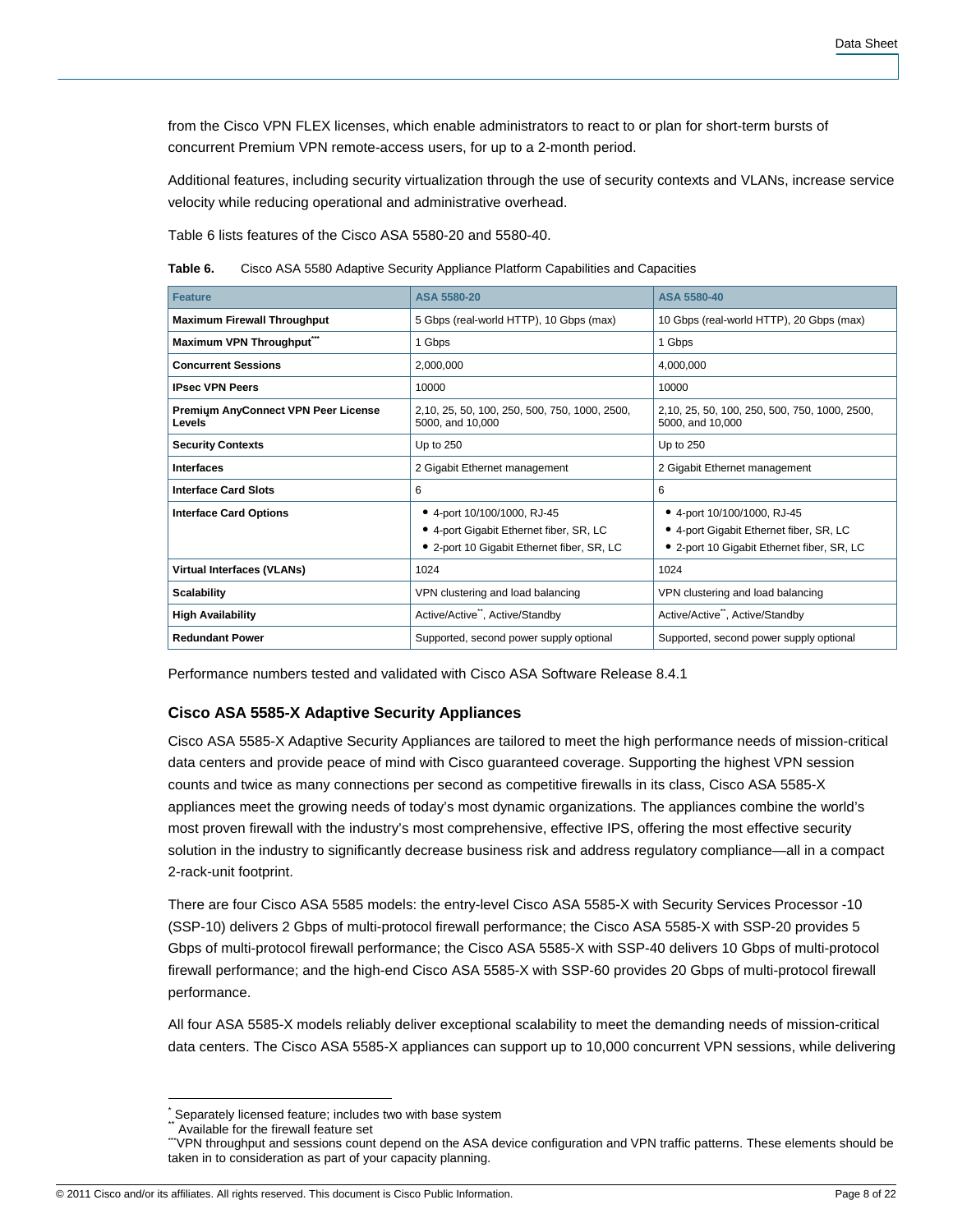up to twice the connections per second and up to four times the session count of other firewalls at a similar throughput. The appliances also provide twice the efficacy and the most comprehensive threat coverage of any IPS.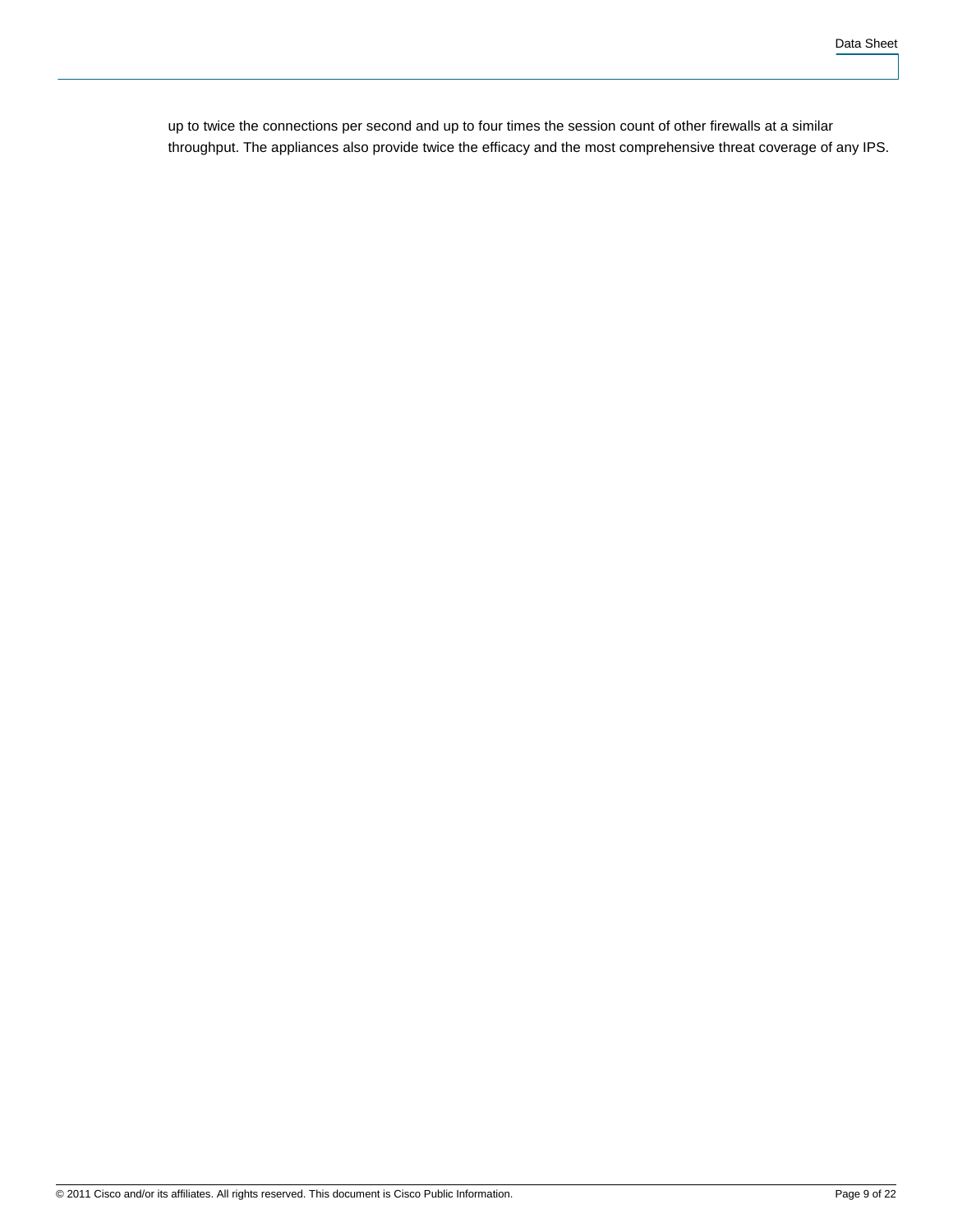Table 7 lists features of the Cisco ASA 5585-X appliances.

| <b>Feature</b>                                                              | <b>ASA 5585-X with SSP-10</b>                                                       | <b>ASA 5585-X with SSP-20</b>                                                        | <b>ASA 5585-X with SSP-40</b>                                                     | <b>ASA 5585-X with SSP-60</b>                                                      |
|-----------------------------------------------------------------------------|-------------------------------------------------------------------------------------|--------------------------------------------------------------------------------------|-----------------------------------------------------------------------------------|------------------------------------------------------------------------------------|
|                                                                             |                                                                                     |                                                                                      |                                                                                   |                                                                                    |
| <b>Maximum Firewall</b><br>Throughput (max)                                 | 4 Gbps                                                                              | 10 Gbps                                                                              | 20 Gbps                                                                           | 40 Gbps                                                                            |
| <b>Maximum Firewall</b><br>Throughput (muti-<br>protocol)                   | 2 Gbps                                                                              | 5 Gbps                                                                               | 10 Gbps                                                                           | 20 Gbps                                                                            |
| <b>Maximum Firewall and IPS</b><br><b>Throughput</b>                        | 2 Gbps (with IPS SSP-10)                                                            | 3 Gbps (with IPS SSP-20)                                                             | 5 Gbps (with IPS SSP-40)                                                          | 10 Gbps (with IPS SSP-60)                                                          |
| <b>Maximum VPN</b><br>Throughput <sup>®</sup>                               | 1 Gbps                                                                              | 2 Gbps                                                                               | 3 Gbps                                                                            | 5 Gbps                                                                             |
| <b>Concurrent Sessions</b>                                                  | 1.000.000                                                                           | 2.000.000                                                                            | 4.000.000                                                                         | 10.000.000                                                                         |
| <b>IPsec VPN Peers</b>                                                      | Up to 5,000                                                                         | Up to 10,000                                                                         | Up to 10,000                                                                      | Up to 10,000                                                                       |
| <b>Premium AnyConnect</b><br><b>VPN Peer License</b><br>Levels <sup>*</sup> | 2,10, 25, 50, 100, 250, 500,<br>750, 1000, 2500, and 5000                           | 2,10, 25, 50, 100, 250, 500,<br>750, 1000, 2500, 5000, and<br>10,000                 | 2,10, 25, 50, 100, 250, 500,<br>750, 1000, 2500, 5000, and<br>10,000              | 2,10, 25, 50, 100, 250, 500,<br>750, 1000, 2500, 5000, and<br>10,000               |
| Security Contexts""                                                         | Up to 100                                                                           | Up to 250                                                                            | Up to 250                                                                         | Up to 250                                                                          |
| <b>Interfaces</b>                                                           | 8-port 10/100/1000, 2-port<br>10 Gigabit Ethernet" (SFP+)                           | 8-port 10/100/1000, 2-port<br>10 Gigabit Ethernet" (SFP+)                            | 6-port 10/100/1000, 4-port<br>10 Gigabit Ethernet (SFP+)                          | 6-port 10/100/1000, 4-port<br>10 Gigabit Ethernet (SFP+)                           |
| <b>Maximum Interfaces</b>                                                   | 16-port 10/100/1000, 4-port<br>10 Gigabit Ethernet" (SFP+)<br>(requires IPS SSP-10) | 16-port 10/100/1000, 4- port<br>10 Gigabit Ethernet" (SFP+)<br>(requires IPS SSP-20) | 12-port 10/100/1000,8-port<br>10 Gigabit Ethernet (SFP+)<br>(requires IPS SSP-40) | 12-port 10/100/1000, 8-port<br>10 Gigabit Ethernet (SFP+)<br>(requires IPS SSP-60) |
| <b>Virtual Interfaces (VLANs)</b>                                           | 1.024                                                                               | 1.024                                                                                | 1.024                                                                             | 1.024                                                                              |
| <b>Scalability</b>                                                          | VPN clustering and load<br>balancing                                                | VPN clustering and load<br>balancing                                                 | VPN clustering and load<br>balancing                                              | VPN clustering and load<br>balancing                                               |
| <b>High Availability</b>                                                    | Active/Active <sup>""</sup> and<br>Active/Standbv                                   | Active/Active"" and<br>Active/Standby                                                | Active/Active <sup>""</sup> and<br>Active/Standby                                 | Active/Active <sup>""</sup> and<br>Active/Standbv                                  |
| <b>Redundant Power</b>                                                      | Supported, second power<br>supply optional                                          | Supported, second power<br>supply optional                                           | Supported, second power<br>supply optional                                        | Supported                                                                          |

| Table 7. | Cisco ASA 5585-X Adaptive Security Appliance Platform Capabilities and Capacities |
|----------|-----------------------------------------------------------------------------------|
|----------|-----------------------------------------------------------------------------------|

Performance numbers tested and validated with Cisco ASA Software Release 8.4.1

# **Specifications**

Table 8 and 9 provides a comparison of the Cisco ASA 5505, 5510, 5520, 5540, 5550, 5580, and 5585-X Adaptive Security Appliances.

| <b>Feature</b>             | Cisco ASA 5505       | Cisco ASA 5510 | Cisco ASA 5520 | Cisco ASA 5540 | Cisco ASA 5550 |
|----------------------------|----------------------|----------------|----------------|----------------|----------------|
|                            | <b>Change</b>        |                |                |                |                |
| Users/Nodes                | 10, 50, or unlimited | Unlimited      | Unlimited      | Unlimited      | Unlimited      |
| <b>Firewall Throughput</b> | Up to 150 Mbps       | Up to 300 Mbps | Up to 450 Mbps | Up to 650 Mbps | Up to 1.2 Gbps |

#### **Table 8.** Characteristics of Cisco ASA 5505, 5510, 5520, 5540, and 5550 Adaptive Security Appliances

<sup>\*&</sup>lt;br>\* Max throughput measured under ideal test conditions.<br>\*\* VPN throughput and sessions count depend on the ASA device configuration and VPN traffic patterns. These elements should be taken in to consideration as part of your capacity planning<br>.... Separately licensed feature; includes two SSL licenses with base system

<sup>\*\*\*\*</sup> Available for the firewall feature set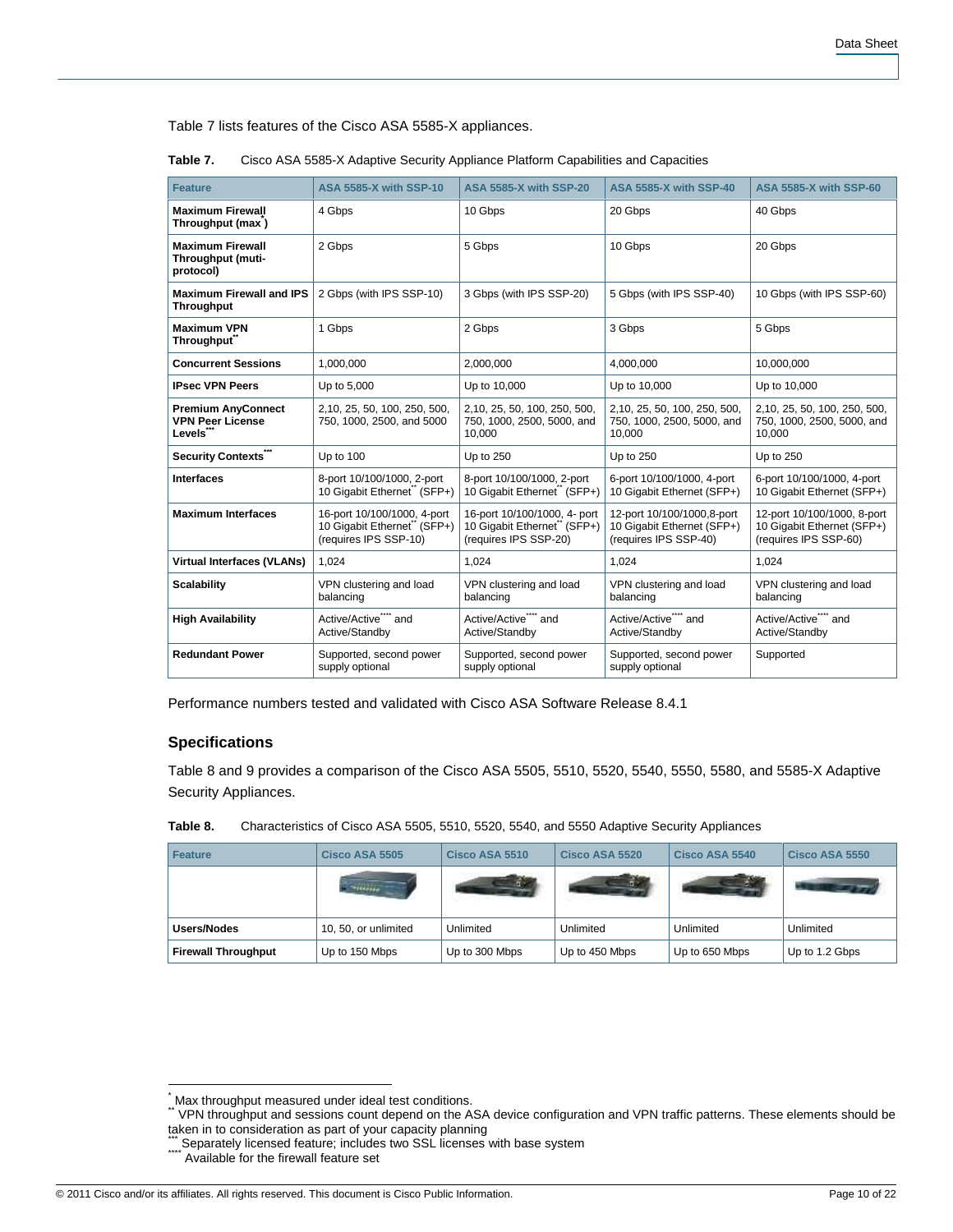| <b>Feature</b>                                               | Cisco ASA 5505                                                             | Cisco ASA 5510                                                             | Cisco ASA 5520                                                                                                    | Cisco ASA 5540                                                             | Cisco ASA 5550                                         |  |
|--------------------------------------------------------------|----------------------------------------------------------------------------|----------------------------------------------------------------------------|-------------------------------------------------------------------------------------------------------------------|----------------------------------------------------------------------------|--------------------------------------------------------|--|
| <b>Maximum Firewall and IPS</b><br><b>Throughput</b>         | • Up to 150 Mbps<br>with AIP-SSC-5                                         | • Up to 150 Mbps<br>with AIP-SSM-10<br>• Up to 300 Mbps<br>with AIP-SSM-20 | • Up to 225 Mbps<br>with AIP-SSM-10<br>• Up to 375 Mbps<br>with AIP-SSM-20<br>• Up to 450 Mbps<br>with AIP-SSM-40 | • Up to 500 Mbps<br>with AIP-SSM-20<br>• Up to 650 Mbps<br>with AIP-SSM-40 | Not available                                          |  |
| <b>3DES/AES VPN</b><br><b>Throughput</b>                     | Up to 100 Mbps                                                             | Up to 170 Mbps                                                             | Up to 225 Mbps                                                                                                    | Up to 325 Mbps                                                             | Up to 425 Mbps                                         |  |
| <b>IPsec VPN Peers</b>                                       | 10:25                                                                      | 250<br>750                                                                 |                                                                                                                   | 5000                                                                       | 5000                                                   |  |
| <b>Premium AnyConnect VPN</b><br>Peers<br>(Included/Maximum) | 2/25                                                                       | 2/250                                                                      | 2/750<br>2/2500                                                                                                   |                                                                            | 2/5000                                                 |  |
| <b>Concurrent Connections</b>                                | 10,000; 25,000                                                             | 50,000; 130,000                                                            | 280,000                                                                                                           | 400,000                                                                    | 650,000                                                |  |
| <b>New Connections/Second</b>                                | 4000                                                                       | 9000                                                                       | 12,000                                                                                                            | 25,000                                                                     | 36,000                                                 |  |
| <b>Integrated Network Ports</b>                              | 8-port Fast Ethernet<br>switch (including 2 PoE<br>ports)                  | 5 Fast Ethernet ports;<br>2 Gigabit Ethernet +<br>3 Fast Ethernet ports    | 4 Gigabit Ethernet,<br>1 Fast Ethernet                                                                            | 4 Gigabit Ethernet,<br>1 Fast Ethernet                                     | 8 Gigabit Ethernet,<br>4 SFP Fiber, 1 Fast<br>Ethernet |  |
| <b>Virtual Interfaces (VLANs)</b>                            | 3 (no trunking<br>support)/20 (with<br>trunking support)                   | 50/100                                                                     | 150                                                                                                               | 200                                                                        |                                                        |  |
| <b>Security Contexts</b><br>(Included/Maximum)               | 0/0                                                                        | 0/0 (Base); 2/5<br>(Security Plus)                                         | 2/20                                                                                                              | 2/50                                                                       | 2/50                                                   |  |
| <b>High Availability</b>                                     | Not supported;<br>stateless<br>Active/Standby and<br>redundant ISP support | Not supported;<br>Active/Active and<br>Active/Standby                      | Active/Active and<br>Active/Standby                                                                               | Active/Active and<br>Active/Standby                                        | Active/Active and<br>Active/Standby                    |  |
| <b>Expansion Slot</b>                                        | 1, SSC                                                                     | 1, SSM                                                                     | 1, SSM                                                                                                            | 1, SSM                                                                     | 0                                                      |  |
| <b>User-Accessible Flash Slot</b>                            | $\mathbf 0$                                                                | 1                                                                          | 1                                                                                                                 | 1                                                                          | $\mathbf{1}$                                           |  |
| USB 2.0 Ports                                                | 3 (1 on front, 2 on rear)                                                  | $\overline{2}$                                                             | $\overline{2}$                                                                                                    | $\overline{2}$                                                             | $\overline{2}$                                         |  |
| <b>Serial Ports</b>                                          | 1 RJ-45 console                                                            | 2 RJ-45, console and<br>auxiliary                                          | 2 RJ-45, console and<br>auxiliary                                                                                 | 2 RJ-45, console and<br>auxiliary                                          | 2 RJ-45, console and<br>auxiliary                      |  |
| <b>Rack-Mountable</b>                                        | Yes, with rack-mount kit<br>(available in the future)                      | Yes                                                                        | Yes                                                                                                               | Yes                                                                        | Yes                                                    |  |
| <b>Wall-Mountable</b>                                        | Yes, with wall-mount kit<br>(available in the future)                      | Not available                                                              | Not available                                                                                                     | Not available                                                              | Not available                                          |  |
| <b>Security Lock Slot (for</b><br><b>Physical Security)</b>  | Yes                                                                        | Not available                                                              | Not available                                                                                                     | Not available                                                              | Not available                                          |  |
| <b>Technical Specifications</b>                              |                                                                            |                                                                            |                                                                                                                   |                                                                            |                                                        |  |
| Memory                                                       | 512 MB                                                                     | 1 GB                                                                       | 2 GB                                                                                                              | 2 GB                                                                       | 4 GB                                                   |  |
| Minimum System Flash                                         | 128 MB                                                                     | 256 MB                                                                     | 256 MB                                                                                                            | 256 MB                                                                     | 256 MB                                                 |  |
| System Bus                                                   | Multibus architecture                                                      | Multibus architecture                                                      | Multibus architecture                                                                                             | Multibus architecture                                                      | Multibus architecture                                  |  |
| <b>Environmental Operating Ranges</b>                        |                                                                            |                                                                            |                                                                                                                   |                                                                            |                                                        |  |
| Operating                                                    |                                                                            |                                                                            |                                                                                                                   |                                                                            |                                                        |  |
| Temperature                                                  | 32 to 104°F (0 to 40°C)                                                    |                                                                            |                                                                                                                   |                                                                            |                                                        |  |
| Relative humidity                                            | 5 to 95 percent noncondensing                                              |                                                                            |                                                                                                                   |                                                                            |                                                        |  |
| Altitude                                                     | Designed and tested for: 0 to 9840 ft (3000 m) Agency approved for: 2000 m |                                                                            |                                                                                                                   |                                                                            |                                                        |  |
| Shock                                                        | 1.14 m/sec (45 in./sec)<br>$\frac{1}{2}$ sine input                        | 1.14 m/sec (45 in./sec) 1/2 sine input                                     |                                                                                                                   |                                                                            |                                                        |  |
| Vibration                                                    | 0.41 Grms2 (3 to 500<br>Hz) random input                                   | 0.41 Grms2 (3 to 500 Hz) random input                                      |                                                                                                                   |                                                                            |                                                        |  |
| Acoustic noise                                               | 0 dBa max                                                                  | 60 dBa max                                                                 |                                                                                                                   |                                                                            |                                                        |  |

<sup>&</sup>lt;u>.</u><br>`Separately licensed feature; includes two SSL licenses with base system<br>``Available for the firewall feature set

<sup>\*\*\*</sup> VPN throughput and sessions count depend on the ASA device configuration and VPN traffic patterns. These elements should be taken in to consideration as part of your capacity planning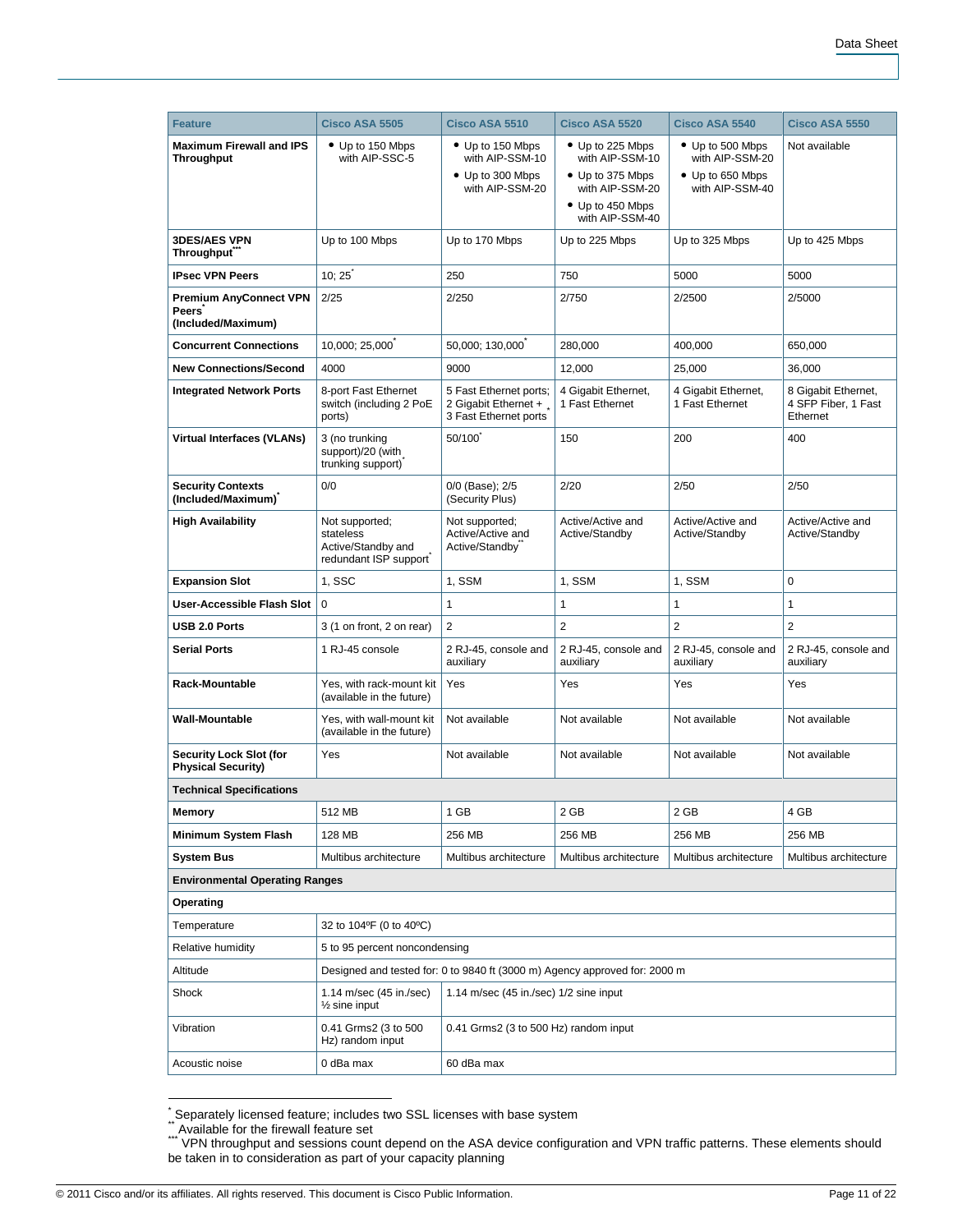| <b>Feature</b>                                | Cisco ASA 5505                                                                                                                                                                                        | Cisco ASA 5510                                                                                                                                                                                                           | Cisco ASA 5520                                                                                                                       | Cisco ASA 5540                                                                                       | Cisco ASA 5550                                                                    |  |  |  |
|-----------------------------------------------|-------------------------------------------------------------------------------------------------------------------------------------------------------------------------------------------------------|--------------------------------------------------------------------------------------------------------------------------------------------------------------------------------------------------------------------------|--------------------------------------------------------------------------------------------------------------------------------------|------------------------------------------------------------------------------------------------------|-----------------------------------------------------------------------------------|--|--|--|
| Nonoperating                                  |                                                                                                                                                                                                       |                                                                                                                                                                                                                          |                                                                                                                                      |                                                                                                      |                                                                                   |  |  |  |
| Temperature                                   | $-13$ to $158^{\circ}F$ ( $-25$ to<br>$70^{\circ}$ C)                                                                                                                                                 | -13 to 158°F (-25 to 70°C)                                                                                                                                                                                               |                                                                                                                                      |                                                                                                      |                                                                                   |  |  |  |
| Relative humidity                             | 5 to 95 percent<br>noncondensing                                                                                                                                                                      | 5 to 95 percent noncondensing                                                                                                                                                                                            |                                                                                                                                      |                                                                                                      |                                                                                   |  |  |  |
| Altitude                                      | 0 to 15,000 ft (4570 m)                                                                                                                                                                               | 0 to 15,000 ft (4570 m)                                                                                                                                                                                                  |                                                                                                                                      |                                                                                                      |                                                                                   |  |  |  |
| Shock                                         | 30 G                                                                                                                                                                                                  | 30 G                                                                                                                                                                                                                     |                                                                                                                                      |                                                                                                      |                                                                                   |  |  |  |
| Vibration                                     | 0.41 Grms2 (3 to 500<br>Hz) random input                                                                                                                                                              | 0.41 Grms2 (3 to 500 Hz) random input                                                                                                                                                                                    |                                                                                                                                      |                                                                                                      |                                                                                   |  |  |  |
| Power                                         |                                                                                                                                                                                                       |                                                                                                                                                                                                                          |                                                                                                                                      |                                                                                                      |                                                                                   |  |  |  |
| Input (per Power Supply)                      |                                                                                                                                                                                                       |                                                                                                                                                                                                                          |                                                                                                                                      |                                                                                                      |                                                                                   |  |  |  |
| Range line voltage                            | 100 to 240 VAC                                                                                                                                                                                        | 100 to 240 VAC                                                                                                                                                                                                           |                                                                                                                                      |                                                                                                      |                                                                                   |  |  |  |
| Normal line voltage                           | 100 to 240 VAC                                                                                                                                                                                        | 100 to 240 VAC                                                                                                                                                                                                           |                                                                                                                                      |                                                                                                      |                                                                                   |  |  |  |
| Current                                       | 1.8A                                                                                                                                                                                                  | 3A                                                                                                                                                                                                                       |                                                                                                                                      |                                                                                                      |                                                                                   |  |  |  |
| Frequency                                     | 50/60 Hz                                                                                                                                                                                              | 47/63 Hz, single-phase                                                                                                                                                                                                   |                                                                                                                                      |                                                                                                      |                                                                                   |  |  |  |
| Output                                        |                                                                                                                                                                                                       |                                                                                                                                                                                                                          |                                                                                                                                      |                                                                                                      |                                                                                   |  |  |  |
| Steady state                                  | <b>20W</b>                                                                                                                                                                                            | <b>150W</b>                                                                                                                                                                                                              |                                                                                                                                      |                                                                                                      |                                                                                   |  |  |  |
| Maximum peak                                  | 96W                                                                                                                                                                                                   | 190W                                                                                                                                                                                                                     |                                                                                                                                      |                                                                                                      |                                                                                   |  |  |  |
| Maximum heat dissipation                      | 72 BTU/hr                                                                                                                                                                                             | 648 BTU/hr                                                                                                                                                                                                               |                                                                                                                                      |                                                                                                      |                                                                                   |  |  |  |
| <b>Physical Specifications</b>                |                                                                                                                                                                                                       |                                                                                                                                                                                                                          |                                                                                                                                      |                                                                                                      |                                                                                   |  |  |  |
| <b>Form Factor</b>                            | Desktop                                                                                                                                                                                               | 1 RU, 19-in. rack-mountable                                                                                                                                                                                              |                                                                                                                                      |                                                                                                      |                                                                                   |  |  |  |
| Dimensions (H x W x D)                        | 1.75 x 7.89 x 6.87 in.<br>(4.45 x 20.04 x 17.45)<br>cm)                                                                                                                                               |                                                                                                                                                                                                                          | 1.75 x 17.5 x 14.25 in. (4.45 x 20.04 x 36.20 cm)                                                                                    |                                                                                                      |                                                                                   |  |  |  |
| <b>Weight (with Power</b><br>Supply)          | 4.0 lb (1.8 kg)                                                                                                                                                                                       | 20.0 lb (9.07 kg)                                                                                                                                                                                                        |                                                                                                                                      | 22.0 lb (10 kg)                                                                                      |                                                                                   |  |  |  |
| <b>Regulatory and Standards Compliance</b>    |                                                                                                                                                                                                       |                                                                                                                                                                                                                          |                                                                                                                                      |                                                                                                      |                                                                                   |  |  |  |
| <b>Safety</b>                                 | UL 60950, CSA C22.2 No. 60950, EN 60950 IEC 60950, AS/NZS60950                                                                                                                                        |                                                                                                                                                                                                                          |                                                                                                                                      |                                                                                                      |                                                                                   |  |  |  |
| Electromagnetic<br><b>Compatibility (EMC)</b> | CE marking, FCC Part<br>15 Class B. AS/NZS<br>CISPR22 Class B.<br>VCCI Class B.<br>EN55022 Class B,<br>CISPR22 Class B.<br>EN61000-3-2,<br>EN61000-3-3                                                | CE marking, FCC Part 15 Class A, AS/NZS CISPR22 Class A, VCCI Class A, EN55022<br>Class A, CISPR22 Class A, EN61000-3-2, EN61000-3-3                                                                                     |                                                                                                                                      |                                                                                                      |                                                                                   |  |  |  |
| <b>Industry Certifications</b>                | <b>FIPS 140-2 Level 2</b><br>In process: Common<br>Criteria EAL4+ US DoD<br>Application-Level<br>Firewall for Medium-<br>Robustness<br>Environments, and<br>Common Criteria EAL4<br>for IPsec/SSL VPN | Common Criteria EAL4 US DoD Application-<br>Level Firewall for Medium-Robustness<br>and NEBS Level 3<br>Application-Level Firewall for Medium-<br>Robustness Environments, and Common<br>Criteria EAL4 for IPsec/SSL VPN | Environments, Common Criteria EAL2 for IPS<br>on AIP SSM-10 and -20, FIPS 140-2 Level 2,<br>In process: Common Criteria EAL4+ US DoD | <b>FIPS 140-2 Level 2</b><br>In process: Common Criteria EAL4+ US<br>Criteria EAL4 for IPsec/SSL VPN | DoD Application-Level Firewall for Medium-<br>Robustness Environments, and Common |  |  |  |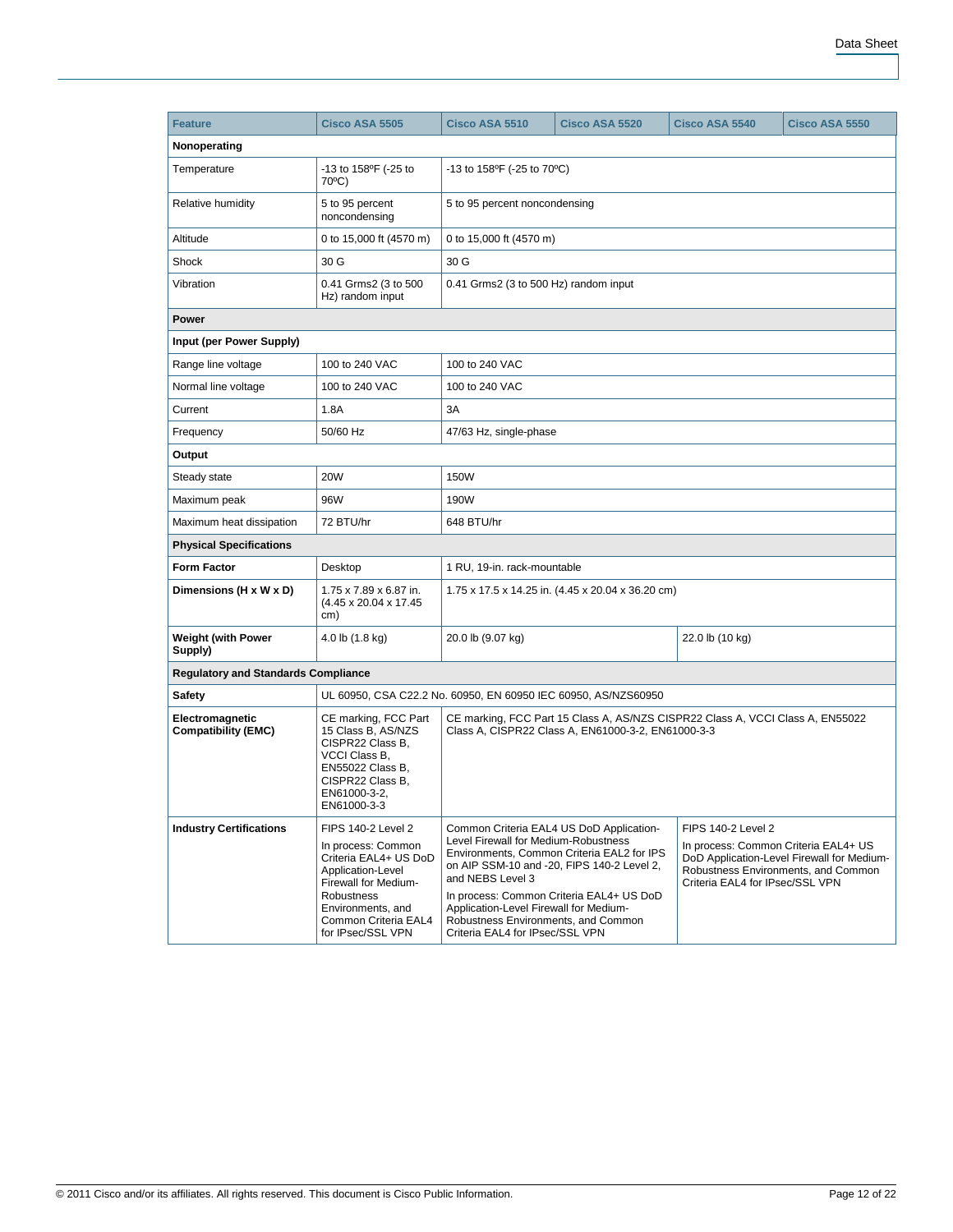| <b>Feature</b>                                       | <b>Cisco ASA</b><br>5580-20                                                                                                                            | <b>Cisco ASA</b><br>5580-40                                                                                                                    | <b>Cisco ASA 5585-</b><br>X with SSP-10                                                      | <b>Cisco ASA 5585-</b><br>X with SSP-20                                                      | <b>Cisco ASA 5585-</b><br>X with SSP-40                                                     | <b>Cisco ASA 5585-</b><br>X with SSP-60                                                      |
|------------------------------------------------------|--------------------------------------------------------------------------------------------------------------------------------------------------------|------------------------------------------------------------------------------------------------------------------------------------------------|----------------------------------------------------------------------------------------------|----------------------------------------------------------------------------------------------|---------------------------------------------------------------------------------------------|----------------------------------------------------------------------------------------------|
|                                                      |                                                                                                                                                        |                                                                                                                                                |                                                                                              | $\sim$ 1.5 $\sim$                                                                            |                                                                                             |                                                                                              |
| <b>Users/Nodes</b>                                   | Unlimited                                                                                                                                              | Unlimited                                                                                                                                      | Unlimited                                                                                    | Unlimited                                                                                    | Unlimited                                                                                   | Unlimited                                                                                    |
| <b>Firewall Throughput</b>                           | 10 Gbps (Max);<br>5 Gbps (Real-<br>world HTTP)                                                                                                         | 20 Gbps (Max):<br>10 Gbps (Real-<br>world HTTP)                                                                                                | 4 Gbps (Max);<br>2 Gbps (Multi-<br>protocol)                                                 | 10 Gbps (Max);<br>5 Gbps (Multi-<br>protocol)                                                | 20 Gbps (Max);<br>10 Gbps (Multi-<br>protocol)                                              | 40 Gbps (Max);<br>20 Gbps (Multi-<br>protocol)                                               |
| 3DES/AES VPN Throughput                              | 1 Gbps                                                                                                                                                 | 1 Gbps                                                                                                                                         | 1 Gbps                                                                                       | 2 Gbps                                                                                       | 3 Gbps                                                                                      | 5 Gbps                                                                                       |
| <b>IPsec VPN Peers</b>                               | 10.000                                                                                                                                                 | 10,000                                                                                                                                         | 5,000                                                                                        | 10,000                                                                                       | 10,000                                                                                      | 10,000                                                                                       |
| <b>Premium AnyConnect VPN</b><br><b>Peers</b>        | 2/10,000                                                                                                                                               | 2/10,000                                                                                                                                       | 2/5,000                                                                                      | 2/10,000                                                                                     | 2/10,000                                                                                    | 2/10,000                                                                                     |
| <b>Concurrent Connections</b>                        | 2,000,000                                                                                                                                              | 4,000,000                                                                                                                                      | 1,000,000                                                                                    | 2,000,000                                                                                    | 4,000,000                                                                                   | 10,000,000                                                                                   |
| <b>New Connections/Second</b>                        | 90,000                                                                                                                                                 | 150,000                                                                                                                                        | 50,000                                                                                       | 125,000                                                                                      | 200,000                                                                                     | 350,000                                                                                      |
| Packets/Second (64 byte)                             | 2,500,000                                                                                                                                              | 4,000,000                                                                                                                                      | 1,500,000                                                                                    | 3,000,000                                                                                    | 5,000,000                                                                                   | 9,000,000                                                                                    |
| <b>Integrated Network</b><br><b>Management Ports</b> | 2-port<br>10/100/1000                                                                                                                                  | 2-port<br>10/100/1000                                                                                                                          | 2-port<br>10/100/1000                                                                        | 2-port<br>10/100/1000                                                                        | 2-port<br>10/100/1000                                                                       | 2-port<br>10/100/1000                                                                        |
| <b>Integrated Network Ports</b>                      | N/A                                                                                                                                                    | N/A                                                                                                                                            | 8-port<br>10/100/1000, 2-<br>port 10 Gigabit<br>Ethernet<br>$(SFP+)$                         | 8-port<br>10/100/1000, 2-<br>port 10 Gigabit<br>Ethernet<br>$(SFP+)$                         | 6-port<br>10/100/1000, 4-<br>port 10 Gigabit<br>Ethernet (SFP+)                             | 6-port<br>10/100/1000, 4-<br>port 10 Gigabit<br>Ethernet (SFP+)                              |
| <b>Maximum Integrated</b><br><b>Network Ports</b>    | N/A                                                                                                                                                    | N/A                                                                                                                                            | 16-port<br>10/100/1000, 4-<br>port 10 Gigabit<br>Ethernet SFP+<br>(SSP-10 and IPS<br>SSP-10) | 16-port<br>10/100/1000, 4-<br>port 10 Gigabit<br>Ethernet SFP+<br>(SSP-20 and IPS<br>SSP-20) | 12-port<br>10/100/1000,8-<br>port 10 Gigabit<br>Ethernet SFP+<br>(SSP-40 and IPS<br>SSP-40) | 12-port<br>10/100/1000, 8-<br>port 10 Gigabit<br>Ethernet SFP+<br>(SSP-60 and IPS<br>SSP-60) |
| <b>Interface Card Slots</b>                          | 6                                                                                                                                                      | 6                                                                                                                                              | $\overline{2}$                                                                               | $\overline{2}$                                                                               | $\overline{2}$                                                                              | $\overline{2}$                                                                               |
| <b>Interface Card Options</b>                        | $• 4$ -port<br>10/100/1000,<br><b>RJ-45</b><br>• 4-port Gigabit<br>Ethernet<br>fiber, SR, LC<br>$• 2$ -port 10<br>Gigabit<br>Ethernet<br>fiber, SR, LC | $•$ 4-port<br>10/100/1000,<br>RJ-45<br>• 4-port Gigabit<br>Ethernet<br>fiber, SR, LC<br>$• 2$ -port 10<br>Gigabit<br>Ethernet<br>fiber, SR, LC | Not available                                                                                | Not available                                                                                | Not available                                                                               | Not available                                                                                |
| <b>Virtual Interfaces (VLANs)</b>                    | 1024                                                                                                                                                   | 1024                                                                                                                                           | 1024                                                                                         | 1024                                                                                         | 1024                                                                                        | 1024                                                                                         |
| Security Contexts"                                   | Up to 250                                                                                                                                              | Up to 250                                                                                                                                      | Up to 100                                                                                    | Up to 250                                                                                    | Up to 250                                                                                   | Up to 250                                                                                    |
| <b>High Availability</b>                             | Active/Active <sup>****</sup><br>and<br>Active/Standby                                                                                                 | Active/Active <sup>****</sup><br>and<br>Active/Standby                                                                                         | Active/Active <sup>****</sup><br>and<br>Active/Standby                                       | Active/Active <sup>****</sup><br>and<br>Active/Standby                                       | Active/Active <sup>****</sup><br>and<br>Active/Standby                                      | Active/Active <sup>****</sup><br>and<br>Active/Standby                                       |
| <b>Redundant Power</b>                               | Supported,<br>second power<br>supply optional                                                                                                          | Supported,<br>second power<br>supply optional                                                                                                  | Supported,<br>second power<br>supply optional                                                | Supported,<br>second power<br>supply                                                         | Supported,<br>second power<br>supply                                                        | Supported                                                                                    |
| <b>Interface Expansion</b>                           | 6 interface<br>expansion card<br>slots                                                                                                                 | 6 interface<br>expansion card<br>slots                                                                                                         | N/A                                                                                          | N/A                                                                                          | N/A                                                                                         | N/A                                                                                          |
| USB 2.0 Ports                                        | 2                                                                                                                                                      | 2                                                                                                                                              | $\overline{c}$                                                                               | $\overline{2}$                                                                               | 2                                                                                           | $\overline{2}$                                                                               |

#### **Table 9.** Characteristics of Cisco ASA 5580 and 5585-X Adaptive Security Appliances

<sup>\*&</sup>lt;br>Max throughput measured under ideal test conditions

<sup>\*\*</sup> VPN throughput and sessions count depend on the ASA device configuration and VPN traffic patterns. These elements should be taken in to consideration as part of your capacity planning

<sup>\*\*\*</sup> Separately licensed feature; includes two SSL licenses with base system

<sup>\*\*\*\*</sup> Available for the firewall feature set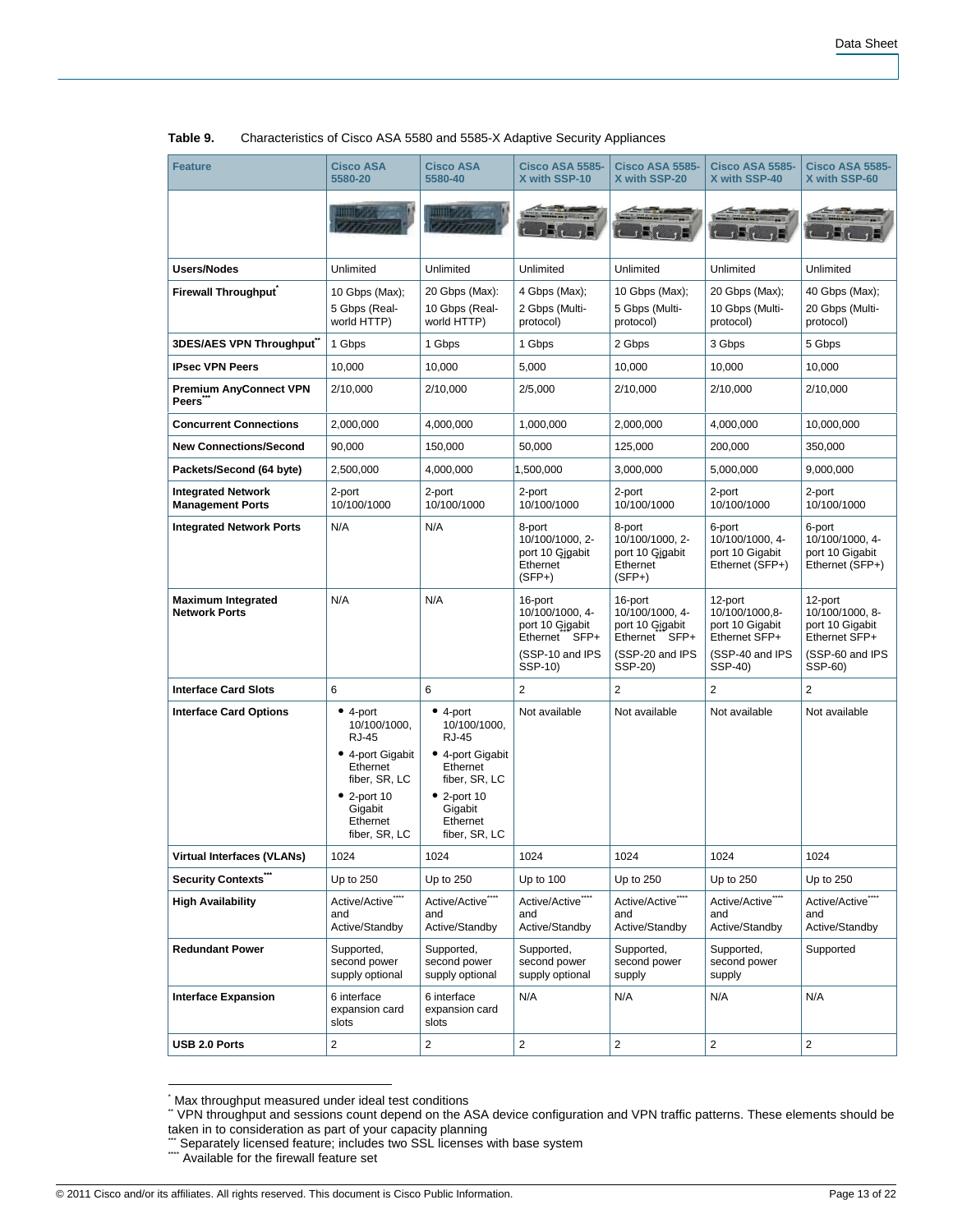| <b>Feature</b>                                | <b>Cisco ASA</b><br>5580-20                                                                                                                   | <b>Cisco ASA</b><br>5580-40     | Cisco ASA 5585-<br>X with SSP-10                                                                                                                                                                                                                                                                      | <b>Cisco ASA 5585-</b><br>X with SSP-20            | Cisco ASA 5585-<br>X with SSP-40                   | <b>Cisco ASA 5585-</b><br>X with SSP-60            |  |
|-----------------------------------------------|-----------------------------------------------------------------------------------------------------------------------------------------------|---------------------------------|-------------------------------------------------------------------------------------------------------------------------------------------------------------------------------------------------------------------------------------------------------------------------------------------------------|----------------------------------------------------|----------------------------------------------------|----------------------------------------------------|--|
| <b>Serial Ports</b>                           | 1 RJ-45, console                                                                                                                              | 1 RJ-45, console                | 1 RJ-45, console<br>and auxiliary                                                                                                                                                                                                                                                                     | 1 RJ-45, console<br>and auxiliary                  | 1 RJ-45, console<br>and auxiliary                  | 1 RJ-45, console<br>and auxiliary                  |  |
| Rack-Mountable                                | Yes, rails<br>included                                                                                                                        | Yes, rails<br>included          | Yes, rack mounts<br>included                                                                                                                                                                                                                                                                          | Yes, rack mounts<br>included                       | Yes, rack mounts<br>included                       | Yes, rack mounts<br>included                       |  |
| <b>Technical Specifications</b>               |                                                                                                                                               |                                 |                                                                                                                                                                                                                                                                                                       |                                                    |                                                    |                                                    |  |
| <b>Memory</b>                                 | 8 GB                                                                                                                                          | 12 GB                           | 6 GB (SSP-10)<br>12 GB (SSP-10<br>and IPS SSP-10)                                                                                                                                                                                                                                                     | 12 GB (SSP-20)<br>24 GB (SSP-20<br>and IPS SSP-20) | 12 GB (SSP-40)<br>36 GB (SSP-40<br>and IPS SSP-40) | 24 GB (SSP-60)<br>72 GB (SSP-60<br>and IPS SSP-60) |  |
| Minimum System Flash                          | 1 GB                                                                                                                                          | 1 GB                            | 2 GB (SSP-10)<br>4 GB (SSP-10<br>and IPS SSP-10)                                                                                                                                                                                                                                                      | 2 GB (SSP-20)<br>4 GB (SSP-20<br>and IPS SSP-20)   | 2 GB (SSP-40)<br>4 GB (SSP-40<br>and IPS SSP-40)   | 2 GB (SSP-60)<br>4 GB (SSP 60<br>and IPS SSP-60)   |  |
| <b>Environmental Operating Ranges</b>         |                                                                                                                                               |                                 |                                                                                                                                                                                                                                                                                                       |                                                    |                                                    |                                                    |  |
| Operating                                     |                                                                                                                                               |                                 |                                                                                                                                                                                                                                                                                                       |                                                    |                                                    |                                                    |  |
| Operating temperature                         | 50 to 95 F (10 to 35 °C)                                                                                                                      |                                 | 32 to 104 F (0 to 40 °C)                                                                                                                                                                                                                                                                              |                                                    |                                                    |                                                    |  |
| Relative humidity                             | 10 to 90 percent noncondensing                                                                                                                |                                 | 10 to 90 percent noncondensing                                                                                                                                                                                                                                                                        |                                                    |                                                    |                                                    |  |
| Altitude                                      | Designed and tested for: 0 to 10,000<br>ft (3050 m)<br>Agency approved for: 2000 m                                                            |                                 |                                                                                                                                                                                                                                                                                                       | Designed and tested for: 0 to 10,000 ft (3050 m)   |                                                    |                                                    |  |
| Noise                                         | 55 dBa max                                                                                                                                    |                                 | 65 dBa max                                                                                                                                                                                                                                                                                            |                                                    |                                                    |                                                    |  |
| Nonoperating                                  |                                                                                                                                               |                                 |                                                                                                                                                                                                                                                                                                       |                                                    |                                                    |                                                    |  |
| Temperature                                   | -22 to 140F (-30 to 60°C)                                                                                                                     |                                 | -40 to +158° F (-40 to +70℃)                                                                                                                                                                                                                                                                          |                                                    |                                                    |                                                    |  |
| Relative humidity                             | 5 to 95 percent noncondensing                                                                                                                 |                                 | 5 to 95 percent noncondensing                                                                                                                                                                                                                                                                         |                                                    |                                                    |                                                    |  |
| Altitude                                      | 0 to 30,000 ft (9144 m)                                                                                                                       |                                 | 0 to 30,000 ft (9144 m)                                                                                                                                                                                                                                                                               |                                                    |                                                    |                                                    |  |
| Power                                         |                                                                                                                                               |                                 |                                                                                                                                                                                                                                                                                                       |                                                    |                                                    |                                                    |  |
| Input (per Power Supply)                      |                                                                                                                                               |                                 |                                                                                                                                                                                                                                                                                                       |                                                    |                                                    |                                                    |  |
| Range line voltage                            | 100 to 240 VAC                                                                                                                                |                                 | 100 to 240 VAC                                                                                                                                                                                                                                                                                        |                                                    |                                                    |                                                    |  |
| Normal line voltage                           | 100 to 240 VAC                                                                                                                                |                                 | 100 to 240 VAC                                                                                                                                                                                                                                                                                        |                                                    |                                                    |                                                    |  |
| Max Current                                   | 12A                                                                                                                                           |                                 | 9A (100 VAC), 4.5A (200 VAC)                                                                                                                                                                                                                                                                          |                                                    |                                                    |                                                    |  |
| Frequency                                     | 50/60 Hz                                                                                                                                      |                                 | 50 to 60 Hz                                                                                                                                                                                                                                                                                           |                                                    |                                                    |                                                    |  |
| <b>Output (from Power Supply)</b>             |                                                                                                                                               |                                 |                                                                                                                                                                                                                                                                                                       |                                                    |                                                    |                                                    |  |
| Steady state                                  | 800W                                                                                                                                          |                                 | 320W (1 SSP only)                                                                                                                                                                                                                                                                                     |                                                    |                                                    |                                                    |  |
|                                               |                                                                                                                                               |                                 | 670W (1 SSP and 1 IPS SSP)                                                                                                                                                                                                                                                                            |                                                    |                                                    |                                                    |  |
| Maximum peak                                  | 800W                                                                                                                                          |                                 | 370W (1 SSP only)<br>770W (1 SSP and 1 IPS SSP)                                                                                                                                                                                                                                                       |                                                    |                                                    |                                                    |  |
| Maximum heat dissipation                      | 4070 BTU/hr                                                                                                                                   |                                 |                                                                                                                                                                                                                                                                                                       | 3960 BTU/hr (100 VAC), 5450 BTU/hr (200 VAC)       |                                                    |                                                    |  |
| <b>Physical Specifications</b>                |                                                                                                                                               |                                 |                                                                                                                                                                                                                                                                                                       |                                                    |                                                    |                                                    |  |
| <b>Form Factor</b>                            | 4 RU, 19-in. rack-mountable                                                                                                                   |                                 | 2 RU, 19-in. rack-mountable                                                                                                                                                                                                                                                                           |                                                    |                                                    |                                                    |  |
| Dimensions (H x W x D)                        | 6.94 x 19 x 26.5 in. (17.6 x 48.3 x<br>67.3 cm)                                                                                               |                                 | 3.47 x 19 x 26.5 in. (8.8x 48.3 x 67.3 cm)                                                                                                                                                                                                                                                            |                                                    |                                                    |                                                    |  |
| Weight                                        | 66 lb (29.9 kg) with single power<br>supply                                                                                                   |                                 | 50 lbs (22.7 kg) with 1 SSP and single power supply<br>62 lbs (28.2 kg) with SSP and IPS-SSP and dual power supplies                                                                                                                                                                                  |                                                    |                                                    |                                                    |  |
| <b>Regulatory and Standards</b>               |                                                                                                                                               |                                 |                                                                                                                                                                                                                                                                                                       |                                                    |                                                    |                                                    |  |
| <b>Safety</b>                                 | UL 60950, CSA C22.2 No. 60950,                                                                                                                | EN 60950 IEC 60950, AS/NZS60950 |                                                                                                                                                                                                                                                                                                       | UL 60950-1, CAN/CSA-C22.2 No. 60950-1              |                                                    |                                                    |  |
| Electromagnetic<br><b>Compatibility (EMC)</b> | CE marking, FCC Part 15 Class A,<br>AS/NZS CISPR22 Class A, VCCI<br>Class A, EN55022 Class A,<br>CISPR22 Class A, EN61000-3-2,<br>EN61000-3-3 |                                 | EN 60950-1, IEC 60950-1, AS/NZS 60950-1GB4943<br>47CFR Part 15 (CFR 47) Class A, AS/NZS CISPR22 Class A, CISPR2 2<br>Class A, EN55022 Class A, ICES003 Class A, VCCI Class A EN61000-3-2,<br>EN61000-3-3, KN22 Class A, CNS13438 Class A, EN50082-1, EN55024,<br>CISPR24, EN300386, KN 61000-4 Series |                                                    |                                                    |                                                    |  |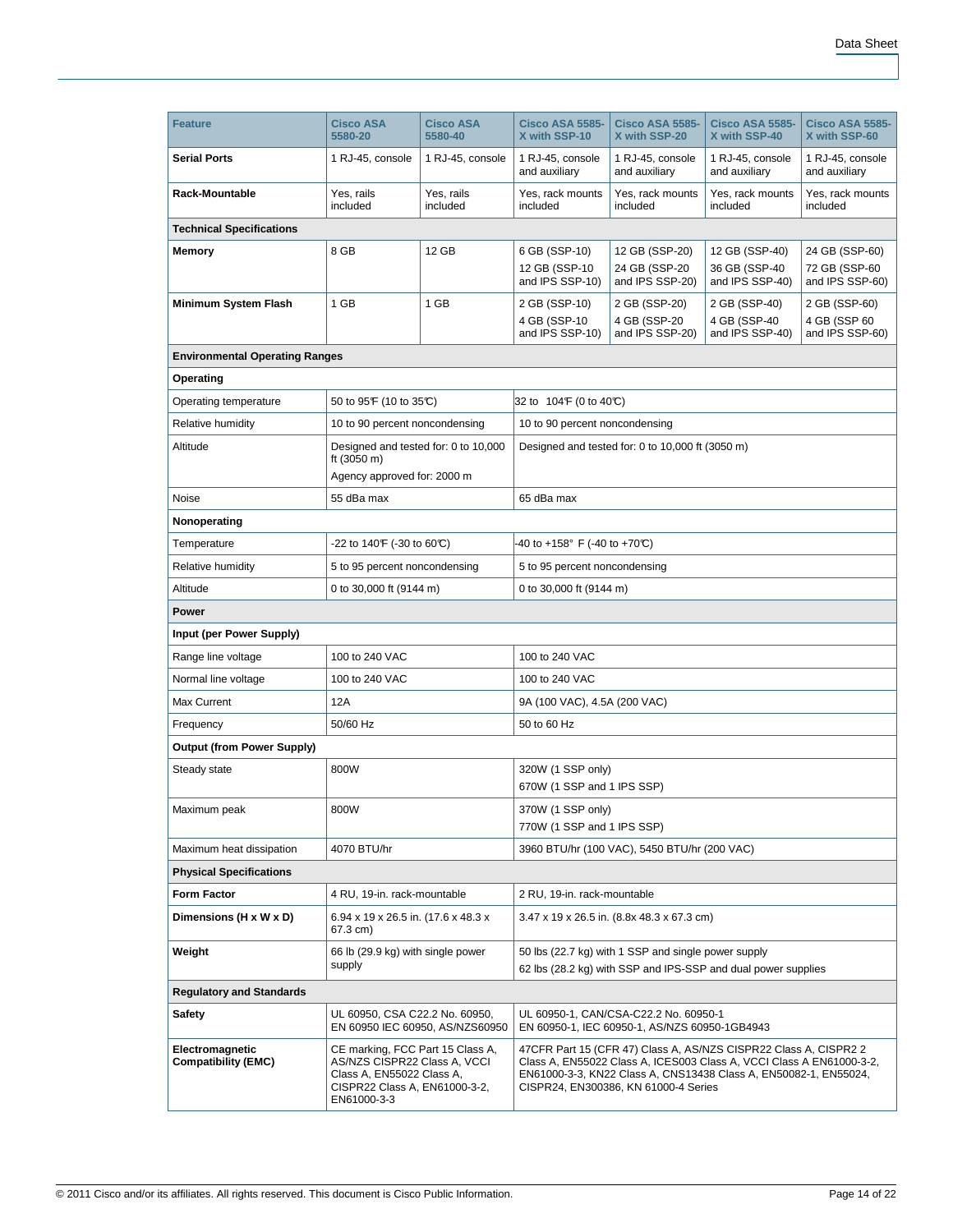# **Security Services Processors, Modules and Cards**

The Cisco ASA 5500 Series brings a new level of integrated security performance to networks with its highly effective IPS services and multiprocessor hardware architecture. This architecture allows businesses to adapt and extend the high-performance security services profile of the Cisco ASA 5500 Series. Customers can add additional high-performance services using security services modules with dedicated security co-processors, and can customtailor flow-specific policies using a highly flexible policy framework. This adaptable architecture enables businesses to deploy new security services when and where they are needed, such as adding the broad range of intrusion prevention and advanced anti-worm services delivered by the IPS modules via IPS SSP, AIP SSM and AIP SSC, or the comprehensive malware protection and content security services enabled by the CSC SSM. Further, the architecture allows Cisco to introduce new services to address new threats, giving businesses outstanding investment protection for the Cisco ASA 5500 Series.

# **Cisco ASA 5500 Series IPS Modules**

The Cisco ASA 5500 Series IPS SSP, AIP SSM, and AIP SSC are inline, network-based solutions that accurately identify, classify, and stop malicious traffic before it affects business continuity for IPv4, IPv6, and hybrid IPv6 and IPv4 networks. They combine inline prevention services with innovative technologies, resulting in total confidence in the provided protection of the deployed IPS solution, without the fear of legitimate traffic being dropped. The IPS SSP, AIP SSM and AIP SSC also offer comprehensive network protection through their unique ability to collaborate with other network security resources, providing a proactive approach to protecting the network. Accurate inline prevention technologies provide unparalleled confidence to take preventive action on a broader range of threats without the risk of dropping legitimate traffic. These unique technologies offer intelligent, automated, contextual analysis of data and help ensure that businesses are getting the most out of their intrusion prevention solutions. Furthermore, the IPS SSP, AIP SSM and AIP SSC use multivector threat identification to protect the network from policy violations, vulnerability exploitations, and anomalous activity through detailed inspection of traffic in Layers 2 through 7.

Table 10 and 11 detail the IPS SSP, AIP SSM and AIP SSC models that are available, and their respective performance and physical characteristics.

| <b>Feature</b>                                                                 | Cisco ASA 5500 Series<br><b>AIP SSC-5</b> | Cisco ASA 5500 Series<br>AIP SSM-10                                    | Cisco ASA 5500 Series<br><b>AIP SSM-20</b>                                                                  | Cisco ASA 5500 Series<br><b>AIP SSM-40</b>                             |  |  |  |
|--------------------------------------------------------------------------------|-------------------------------------------|------------------------------------------------------------------------|-------------------------------------------------------------------------------------------------------------|------------------------------------------------------------------------|--|--|--|
|                                                                                | <b>ARRIBBE</b>                            |                                                                        |                                                                                                             |                                                                        |  |  |  |
| <b>Concurrent Threat Mitigation</b><br>Throughput (Firewall + IPS<br>Services) | • 75 Mbps with Cisco<br>ASA 5505          | • 150 Mbps with Cisco<br>ASA 5510<br>• 225 Mbps with Cisco<br>ASA 5520 | • 300 Mbps with Cisco<br>ASA 5510<br>• 375 Mbps with Cisco<br>ASA 5520<br>• 500 Mbps with Cisco<br>ASA 5540 | • 450 Mbps with Cisco<br>ASA 5520<br>• 650 Mbps with Cisco<br>ASA 5540 |  |  |  |
| <b>Technical Specifications</b>                                                |                                           |                                                                        |                                                                                                             |                                                                        |  |  |  |
| Memory                                                                         | 512 MB                                    | 1 GB                                                                   | 2 GB                                                                                                        | 4 GB                                                                   |  |  |  |
| <b>Flash</b>                                                                   | 512 MB                                    | 256 MB                                                                 | 256 MB                                                                                                      | 2 GB                                                                   |  |  |  |
| <b>Environmental Operating Ranges</b>                                          |                                           |                                                                        |                                                                                                             |                                                                        |  |  |  |
| Operating                                                                      |                                           |                                                                        |                                                                                                             |                                                                        |  |  |  |
| Temperature                                                                    | 32 to 104°F (0 to 40°C)                   |                                                                        |                                                                                                             |                                                                        |  |  |  |
| Relative humidity                                                              | 5 to 95 percent noncondensing             |                                                                        |                                                                                                             |                                                                        |  |  |  |

| Table 10. | Characteristics of Cisco ASA 5500 Series AIP SSM and SSC Models |
|-----------|-----------------------------------------------------------------|
|-----------|-----------------------------------------------------------------|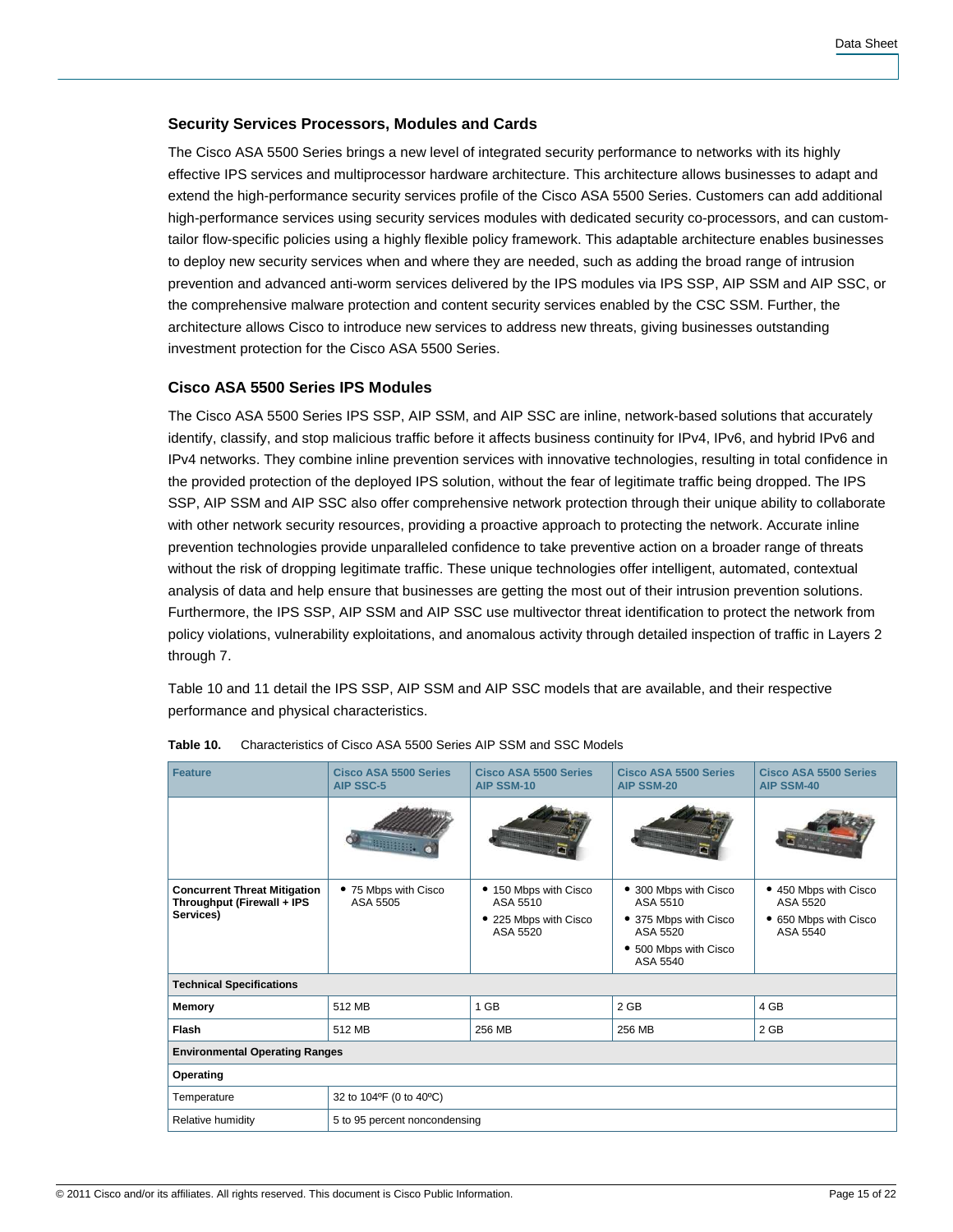| <b>Feature</b>                                | Cisco ASA 5500 Series<br><b>AIP SSC-5</b>                                                                                            | Cisco ASA 5500 Series<br><b>AIP SSM-10</b>        | <b>Cisco ASA 5500 Series</b><br><b>AIP SSM-20</b> | Cisco ASA 5500 Series<br><b>AIP SSM-40</b> |  |  |
|-----------------------------------------------|--------------------------------------------------------------------------------------------------------------------------------------|---------------------------------------------------|---------------------------------------------------|--------------------------------------------|--|--|
| Nonoperating                                  |                                                                                                                                      |                                                   |                                                   |                                            |  |  |
| Temperature                                   | -13 to 158 °F (-25 to 70 °C)                                                                                                         |                                                   |                                                   |                                            |  |  |
| Power consumption                             | 30W maximum                                                                                                                          | 90W maximum                                       |                                                   |                                            |  |  |
| <b>Physical Specifications</b>                |                                                                                                                                      |                                                   |                                                   |                                            |  |  |
| Dimensions (H x W x D)                        | $0.68$ X 3.55 X 5.2 ln (1.73 X<br>9.02 X 13.21 cm)                                                                                   | 1.70 x 6.80 x 12.25 in. (4.32 x 17.27 x 31.12 cm) |                                                   |                                            |  |  |
| Weight (with Power Supply)                    | $0.42$ lb $(0.19$ kg)                                                                                                                | 3.00 lb (1.36 kg)                                 |                                                   |                                            |  |  |
| <b>Regulatory and Standards Compliance</b>    |                                                                                                                                      |                                                   |                                                   |                                            |  |  |
| <b>Safety</b>                                 | UL 60950, CSA C22.2 No. 60950, EN 60950 IEC 60950, AS/NZS60950                                                                       |                                                   |                                                   |                                            |  |  |
| Electromagnetic<br><b>Compatibility (EMC)</b> | CE marking, FCC Part 15 Class A, AS/NZS CISPR22 Class A, VCCI Class A, EN55022 Class A, CISPR22 Class A,<br>EN61000-3-2. EN61000-3-3 |                                                   |                                                   |                                            |  |  |

#### **Table 11.** Characteristics of Cisco ASA 5585-X IPS SSP Modules

| <b>Feature</b>                                | Cisco ASA 5585-X IPS<br><b>SSP-10</b>                                                                                                                                                                                                                | Cisco ASA 5585-X IPS<br><b>SSP-20</b> | Cisco ASA 5585-X IPS<br><b>SSP-40</b> | Cisco ASA 5585-X IPS<br><b>SSP-60</b> |  |  |  |
|-----------------------------------------------|------------------------------------------------------------------------------------------------------------------------------------------------------------------------------------------------------------------------------------------------------|---------------------------------------|---------------------------------------|---------------------------------------|--|--|--|
|                                               |                                                                                                                                                                                                                                                      |                                       |                                       |                                       |  |  |  |
| <b>IPS Throughput</b>                         | $\bullet$ 2 Gbps                                                                                                                                                                                                                                     | $\bullet$ 3 Gbps                      | • 5 Gbps                              | $\bullet$ 10 Gbps                     |  |  |  |
| <b>Technical Specifications</b>               |                                                                                                                                                                                                                                                      |                                       |                                       |                                       |  |  |  |
| Memory                                        | 6 GB                                                                                                                                                                                                                                                 | 12 GB                                 | 24GB                                  | 48 GB                                 |  |  |  |
| Flash                                         | $2$ GB                                                                                                                                                                                                                                               | 2 GB                                  | $2$ GB                                | 2 GB                                  |  |  |  |
| <b>Environmental Operating Ranges</b>         |                                                                                                                                                                                                                                                      |                                       |                                       |                                       |  |  |  |
| Operating                                     |                                                                                                                                                                                                                                                      |                                       |                                       |                                       |  |  |  |
| Temperature                                   | 0 to 104F (0 to 40°C)                                                                                                                                                                                                                                |                                       |                                       |                                       |  |  |  |
| Relative humidity                             | 10 to 90 percent noncondensing                                                                                                                                                                                                                       |                                       |                                       |                                       |  |  |  |
| Nonoperating                                  |                                                                                                                                                                                                                                                      |                                       |                                       |                                       |  |  |  |
| Temperature                                   | -40 to +158 F (-40 to +70 °C)                                                                                                                                                                                                                        |                                       |                                       |                                       |  |  |  |
| Power output (from Power Supply)              |                                                                                                                                                                                                                                                      |                                       |                                       |                                       |  |  |  |
| Power consumption<br>400W maximum             |                                                                                                                                                                                                                                                      |                                       |                                       |                                       |  |  |  |
| <b>Physical Specifications</b>                |                                                                                                                                                                                                                                                      |                                       |                                       |                                       |  |  |  |
| Dimensions (H x W x D)                        | 1.70 x 17.20 x 15.60 in. (4.32 x 43.69 x 39.62 cm)                                                                                                                                                                                                   |                                       |                                       |                                       |  |  |  |
| Weight                                        | 11.5 lb (5.2 kg)                                                                                                                                                                                                                                     |                                       |                                       |                                       |  |  |  |
| <b>Regulatory and Standards Compliance</b>    |                                                                                                                                                                                                                                                      |                                       |                                       |                                       |  |  |  |
| <b>Safety</b>                                 | UL 60950-1, CAN/CSA-C22.2 No. 60950-1<br>EN 60950-1, IEC 60950-1, AS/NZS 60950-1<br>GB4943                                                                                                                                                           |                                       |                                       |                                       |  |  |  |
| Electromagnetic<br><b>Compatibility (EMC)</b> | 47CFR Part 15 (CFR 47) Class A, AS/NZS CISPR22 Class A,<br>CISPR2 2 Class A, EN55022 Class A, ICES003 Class A, VCCI Class A<br>EN61000-3-2, EN61000-3-3, KN22 Class A, CNS13438 Class A,<br>EN50082-1, EN55024, CISPR24, EN300386, KN 61000-4 Series |                                       |                                       |                                       |  |  |  |

## **Cisco ASA 5500 Series Content Security and Control Module**

The Cisco ASA 5500 Series CSC SSM delivers industry-leading threat protection and content control at the Internet edge, providing comprehensive antivirus, antispyware, file blocking, antispam, antiphishing, URL blocking and filtering, and content filtering services in an easy-to-manage solution. The CSC SSM bolsters the Cisco ASA 5500 Series' strong security capabilities, providing customers with additional protection and control over the content of their business communications. The module provides additional flexibility and choice over the functioning and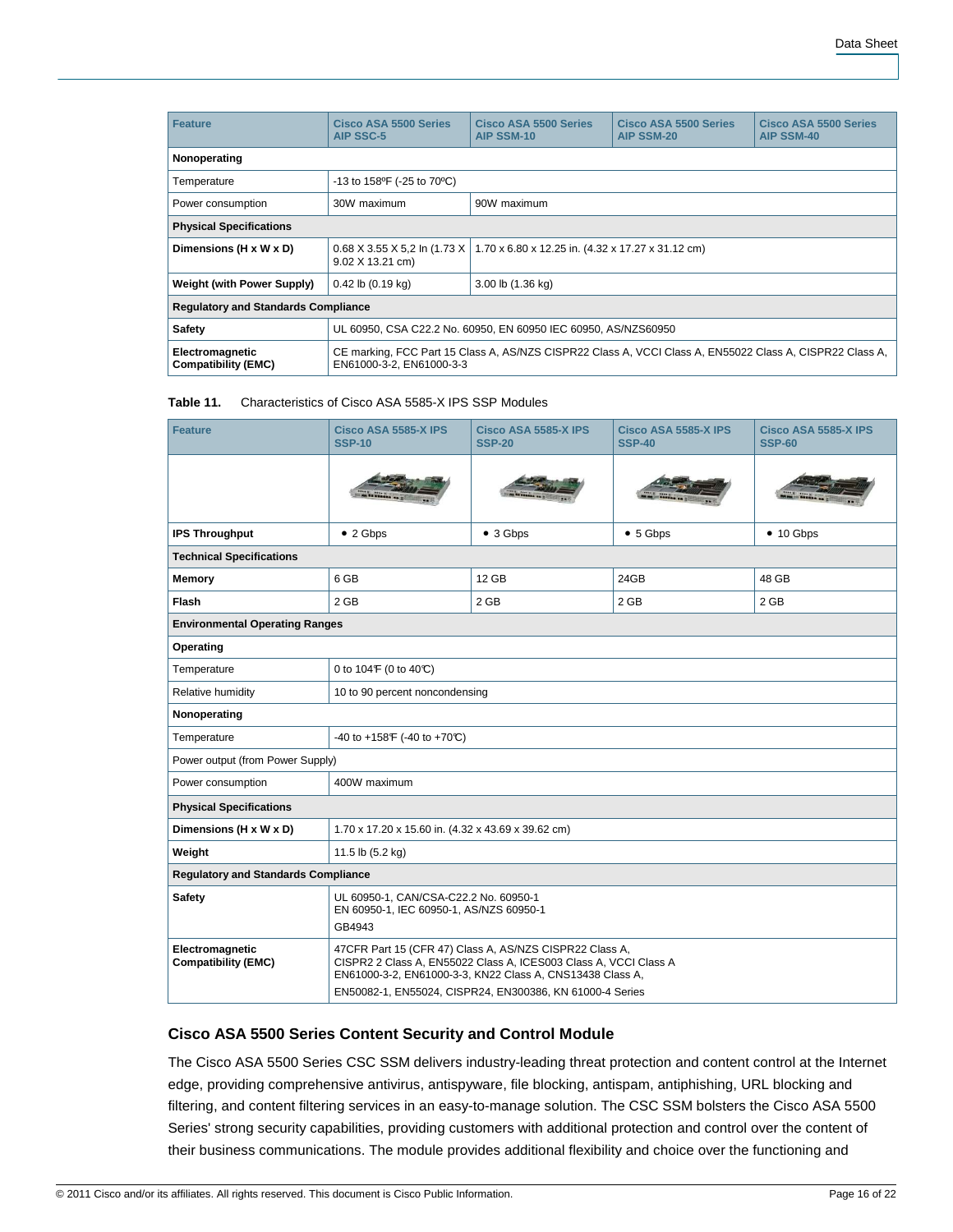deployment of Cisco ASA 5500 Series appliances. Licensing options enable organizations to customize the features and capabilities to each group's needs, with features that include advanced content services and increased user capacity. The CSC SSM ships with a default feature set that provides antivirus, antispyware, and file blocking services. A Plus license is available for each CSC SSM at an additional charge, delivering capabilities such as antispam, antiphishing, URL blocking and filtering, and content control services. Businesses can extend the user capacity of the CSC SSM by purchasing and installing additional user licenses. A detailed listing of these options is shown in Table 12 and in the CSC SSM data sheet.

| <b>Feature</b>                                | Cisco ASA 5500 Series CSC-SSM-10                                                                                                     | Cisco ASA 5500 Series CSC-SSM-20 |  |  |  |
|-----------------------------------------------|--------------------------------------------------------------------------------------------------------------------------------------|----------------------------------|--|--|--|
|                                               |                                                                                                                                      |                                  |  |  |  |
| <b>Supported Platforms</b>                    | Cisco ASA 5510                                                                                                                       | Cisco ASA 5510                   |  |  |  |
|                                               | Cisco ASA 5520                                                                                                                       | Cisco ASA 5520                   |  |  |  |
|                                               |                                                                                                                                      | $\bullet$ Cisco ASA 5540         |  |  |  |
| <b>Standard and Optional Features</b>         |                                                                                                                                      |                                  |  |  |  |
| <b>Standard User License</b>                  | 50 users                                                                                                                             | 500 users                        |  |  |  |
| <b>Standard Feature Set</b>                   | Antivirus, antispyware, file blocking                                                                                                |                                  |  |  |  |
| <b>Optional User Upgrades</b>                 | $\bullet$ 100 users<br>$•750$ users                                                                                                  |                                  |  |  |  |
| (Total Users)                                 | $• 250$ users                                                                                                                        | $• 1000$ users                   |  |  |  |
|                                               | $•500$ users                                                                                                                         |                                  |  |  |  |
| <b>Optional Feature Upgrades</b>              | Plus License: Adds antispam, antiphishing, URL blocking and filtering, and content control                                           |                                  |  |  |  |
| <b>Technical Specifications</b>               |                                                                                                                                      |                                  |  |  |  |
| Memory                                        | 1 GB                                                                                                                                 | 2 GB                             |  |  |  |
| <b>System Flash</b>                           | 256 MB                                                                                                                               | 256 MB                           |  |  |  |
| <b>Environmental Operating Ranges</b>         |                                                                                                                                      |                                  |  |  |  |
| Operating                                     |                                                                                                                                      |                                  |  |  |  |
| Temperature                                   | 32 to 104°F (0 to 40°C)                                                                                                              |                                  |  |  |  |
| <b>Relative Humidity</b>                      | 10 to 90 percent, noncondensing                                                                                                      |                                  |  |  |  |
| Nonoperating                                  |                                                                                                                                      |                                  |  |  |  |
| Temperature                                   | -13 to 158°F (-25 to 70°C)                                                                                                           |                                  |  |  |  |
| Power consumption                             | 90W maximum                                                                                                                          |                                  |  |  |  |
| <b>Physical Specifications</b>                |                                                                                                                                      |                                  |  |  |  |
| Dimensions (H x W x D)                        | 1.70 x 6.80 x 12.25 in. (4.32 x 17.27 x 31.12 cm)                                                                                    |                                  |  |  |  |
| <b>Weight (with Power Supply)</b>             | 3.00 lb (1.36 kg)                                                                                                                    |                                  |  |  |  |
| <b>Regulatory and Standards Compliance</b>    |                                                                                                                                      |                                  |  |  |  |
| Safety                                        | UL 60950, CSA C22.2 No. 60950, EN 60950 IEC 60950, AS/NZS60950                                                                       |                                  |  |  |  |
| Electromagnetic<br><b>Compatibility (EMC)</b> | CE marking, FCC Part 15 Class A, AS/NZS CISPR22 Class A, VCCI Class A, EN55022 Class A, CISPR22 Class A,<br>EN61000-3-2, EN61000-3-3 |                                  |  |  |  |

#### **Table 12.** Characteristics of Cisco ASA 5500 Series CSC SSMs

#### **Cisco ASA 5500 Series 4-Port Gigabit Ethernet Module**

The Cisco ASA 5500 Series 4-Port Gigabit Ethernet SSM enables businesses to better segment network traffic into separate security zones, providing more granular security for their network environment. These zones can range from the Internet to internal corporate departments/sites to DMZs. This high-performance module supports both copper and optical connection options by including four 10/100/1000 copper RJ-45 ports and four SFP ports. Businesses can choose between copper or fiber ports, providing flexibility for data center, campus, or enterprise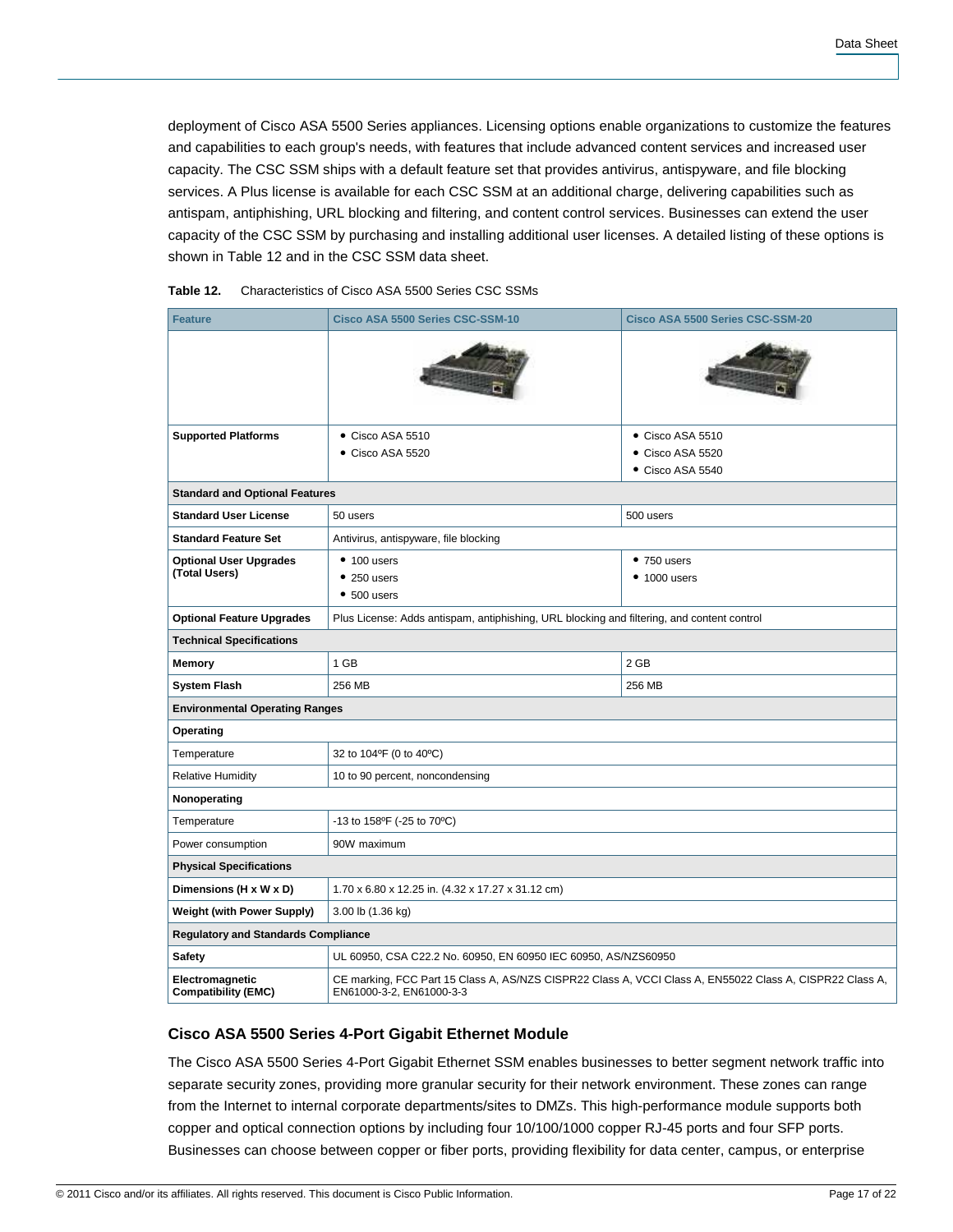edge connectivity. The module extends the I/O profile of the Cisco ASA 5500 Series to a total of five Fast Ethernet and four Gigabit Ethernet ports on the Cisco ASA 5510, and eight Gigabit Ethernet ports and one Fast Ethernet port on Cisco ASA 5520 and 5540 appliances (Table 13).

| <b>Feature</b>                                | <b>Cisco ASA 5500 Series 4-Port GE SSM</b>                                                                                           |  |  |  |  |
|-----------------------------------------------|--------------------------------------------------------------------------------------------------------------------------------------|--|--|--|--|
|                                               | <b>SARA STORES</b>                                                                                                                   |  |  |  |  |
| <b>Technical Specifications</b>               |                                                                                                                                      |  |  |  |  |
| <b>Integrated LAN Ports</b>                   | Four 10/100/1000BASE-T                                                                                                               |  |  |  |  |
| <b>Integrated SFP Ports</b>                   | Four (Gigabit Ethernet Optical SFP 1000BASE-SX or LX/LH transceiver supported)                                                       |  |  |  |  |
|                                               | <b>Environmental Operating Ranges</b>                                                                                                |  |  |  |  |
| Operating                                     |                                                                                                                                      |  |  |  |  |
| Temperature                                   | 32 to 104°F (0 to 40°C)                                                                                                              |  |  |  |  |
| Relative humidity                             | 5 to 95 percent noncondensing                                                                                                        |  |  |  |  |
| Nonoperating                                  |                                                                                                                                      |  |  |  |  |
| Temperature                                   | -13 to 158°F (-25 to 70°C)                                                                                                           |  |  |  |  |
| Power consumption                             | 25W maximum                                                                                                                          |  |  |  |  |
| <b>Physical Specifications</b>                |                                                                                                                                      |  |  |  |  |
| Dimensions (H x W x D)                        | 1.70 x 6.80 x 12.25 in. (4.32 x 17.27 x 31.12 cm)                                                                                    |  |  |  |  |
| <b>Weight (with Power Supply)</b>             | 2.00 lb (0.91 kg)                                                                                                                    |  |  |  |  |
| <b>Regulatory and Standards Compliance</b>    |                                                                                                                                      |  |  |  |  |
| <b>Safety</b>                                 | UL 60950, CSA C22.2 No. 60950, EN 60950 IEC 60950, AS/NZS60950                                                                       |  |  |  |  |
| Electromagnetic<br><b>Compatibility (EMC)</b> | CE marking, FCC Part 15 Class A, AS/NZS CISPR22 Class A, VCCI Class A, EN55022 Class A, CISPR22 Class A,<br>EN61000-3-2, EN61000-3-3 |  |  |  |  |

**Table 13.** Characteristics of Cisco ASA 5500 Series 4-Port Gigabit Ethernet SSMs

# **Cisco ASA 5580 Security Appliance Interface Cards**

Cisco ASA 5580 Adaptive Security Appliances are designed for ultimate interface flexibility and density, with six interface card expansion slots supporting up to 24 Gigabit Ethernet ports, twelve 10 Gigabit Ethernet ports, or combinations thereof. These exceptional interface densities enable advanced security applications, including fullmesh high availability, multiple DMZs, virtual firewalls, and managed security. Gigabit Ethernet interfaces are available in 4-port copper or fiber configurations and 10 Gigabit Ethernet is available in a 2-port fiber configuration. Gigabit Ethernet and 10 Gigabit Ethernet fiber interfaces feature integrated short-range optics (SR) and an LC connector (Table 14).

| <b>Feature</b>                                       | Cisco ASA 5580 4-Port Gigabit<br><b>Ethernet Copper</b> | Cisco ASA 5580 4-Port Gigabit<br><b>Ethernet Fiber</b> | Cisco ASA 5580 2-Port 10Gigabit<br><b>Ethernet Fiber</b> |
|------------------------------------------------------|---------------------------------------------------------|--------------------------------------------------------|----------------------------------------------------------|
|                                                      |                                                         |                                                        |                                                          |
| Integrated 10/100/1000 Ports                         | 4                                                       |                                                        |                                                          |
| Integrated 1000BASE-SX<br><b>Ports</b>               | $\mathbf 0$                                             | 4 with integrated short range optics,<br>LC connector  | 0                                                        |
| Integrated fiber 10 Gigabit<br><b>Ethernet Ports</b> | $\Omega$                                                |                                                        | 2 with integrated short range optics,<br>LC connector    |

**Table 14.** Characteristics of Cisco ASA 5580 Interface Cards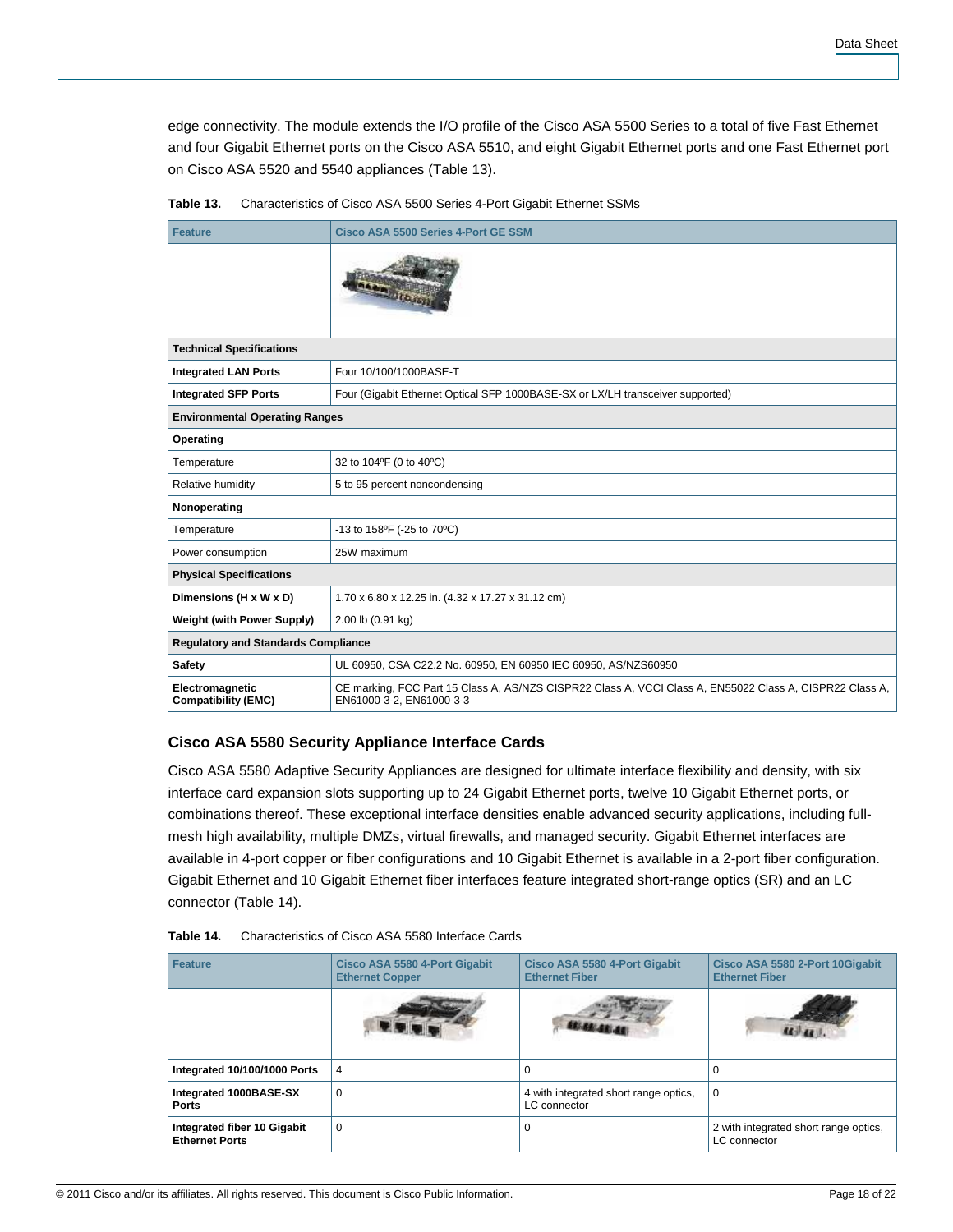| Feature                        | Cisco ASA 5580 4-Port Gigabit<br><b>Ethernet Copper</b> | <b>Cisco ASA 5580 4-Port Gigabit</b><br><b>Ethernet Fiber</b> | Cisco ASA 5580 2-Port 10Gigabit<br><b>Ethernet Fiber</b> |  |  |
|--------------------------------|---------------------------------------------------------|---------------------------------------------------------------|----------------------------------------------------------|--|--|
| <b>Wiring Support</b>          | Category-5, unshielded twisted pair<br>(UTP), 4-pair    | Multimode fiber (62.5 um or 50 um)                            | Multimode fiber (62.5 um or 50 um)                       |  |  |
| <b>Power Consumption</b>       | 4.95W (3.3V @ 1.5A)                                     | 4.95W (3.3V @ 1.5A)                                           | 14W (12V @ 1.17A)                                        |  |  |
| <b>Physical Specifications</b> |                                                         |                                                               |                                                          |  |  |
| Weight                         | Approximately 1 lb                                      | Approximately 1 lb                                            | Approximately 1 lb                                       |  |  |

# **Ordering Information**

To place an order, visit the [Cisco Ordering Home Page.](http://www.cisco.com/en/US/ordering/or13/or8/order_customer_help_how_to_order_listing.html) Table 15 provides ordering information for the Cisco ASA 5500 Series.

#### **Table 15.** Ordering Information

| <b>Product Name</b>                                                                                                                                                                                                   | <b>Part Number</b> |  |
|-----------------------------------------------------------------------------------------------------------------------------------------------------------------------------------------------------------------------|--------------------|--|
| Cisco ASA 5500 Series Firewall Edition Bundles                                                                                                                                                                        |                    |  |
| Cisco ASA 5505 10-User Bundle includes 8-port Fast Ethernet switch, 10 IPsec VPN peers, 2 Premium VPN peers,<br>Triple Data Encryption Standard/Advanced Encryption Standard (3DES/AES) license                       | ASA5505-BUN-K9     |  |
| Cisco ASA 5505 10-User Bundle includes 8-port Fast Ethernet switch, 10 IPsec VPN peers, 2 Premium VPN peers,<br>Data Encryption Standard (DES) license                                                                | ASA5505-K8         |  |
| Cisco ASA 5505 50-User Bundle includes 8-port Fast Ethernet switch, 10 IPsec VPN peers, 2 Premium VPN peers,<br>3DES/AES license                                                                                      | ASA5505-50-BUN-K9  |  |
| Cisco ASA 5505 Unlimited-User Bundle includes 8-port Fast Ethernet switch, 10 IPsec VPN peers, 2 Premium VPN<br>peers, 3DES/AES license                                                                               | ASA5505-UL-BUN-K9  |  |
| Cisco ASA 5505 Unlimited-User Security Plus Bundle includes 8-port Fast Ethernet switch, 25 IPsec VPN peers, 2<br>Premium VPN peers, DMZ, stateless Active/Standby high availability, 3DES/AES license                | ASA5505-SEC-BUN-K9 |  |
| Cisco ASA 5510 Firewall Edition includes 5 Fast Ethernet interfaces, 250 IPsec VPN peers, 2 Premium VPN peers,<br>3DES/AES license                                                                                    | ASA5510-BUN-K9     |  |
| Cisco ASA 5510 Firewall Edition includes 5 Fast Ethernet interfaces, 250 IPsec VPN peers, 2 Premium VPN peers,<br><b>DES</b> license                                                                                  | ASA5510-K8         |  |
| Cisco ASA 5510 Security Plus Firewall Edition includes 2 Gigabit Ethernet + 3 Fast Ethernet interfaces, 250 IPsec<br>VPN peers, 2 Premium VPN peers, Active/Standby high availability, 3DES/AES license               | ASA5510-SEC-BUN-K9 |  |
| Cisco ASA 5520 Firewall Edition includes 4 Gigabit Ethernet interfaces + 1 Fast Ethernet interface, 750 IPsec VPN<br>peers, 2 Premium VPN peers, Active/Active and Active/Standby high availability, 3DES/AES license | ASA5520-BUN-K9     |  |
| Cisco ASA 5520 Firewall Edition includes 4 Gigabit Ethernet interfaces + 1 Fast Ethernet interface, 750 IPsec VPN<br>peers, 2 Premium VPN peers, Active/Active and Active/Standby high availability, DES license      | ASA5520-K8         |  |
| Cisco ASA 5540 Firewall Edition includes 4 Gigabit Ethernet interfaces + 1 Fast Ethernet interface, 5000 IPsec VPN<br>peers, 2 Premium VPN peers, 3DES/AES license                                                    | ASA5540-BUN-K9     |  |
| Cisco ASA 5540 Firewall Edition includes 4 Gigabit Ethernet interfaces + 1 Fast Ethernet interface, 5000 IPsec VPN<br>peers, 2 Premium VPN peers, DES license                                                         | ASA5540-K8         |  |
| Cisco ASA 5550 Firewall Edition includes 8 Gigabit Ethernet interfaces + 1 Fast Ethernet interface, 4 Gigabit SFP<br>interfaces, 5000 IPsec VPN peers, 2 Premium VPN peers, 3DES/AES license                          | ASA5550-BUN-K9     |  |
| Cisco ASA 5550 Firewall Edition includes 8 Gigabit Ethernet interfaces + 1 Fast Ethernet interface, 4 Gigabit SFP<br>interfaces, 5000 IPsec VPN peers, 2 Premium VPN peers, DES license                               | ASA5550-K8         |  |
| Cisco ASA 5580-20 Firewall Edition includes 2 management interfaces, 10,000 IPsec VPN peers, 2 Premium VPN<br>peers, DES license                                                                                      | ASA5580-20-BUN-K8  |  |
| Cisco ASA 5580-20 Firewall Edition includes 2 management interfaces, 10,000 IPsec VPN peers, 2 Premium VPN<br>peers, 3DES/AES license                                                                                 | ASA5580-20-BUN-K9  |  |
| Cisco ASA 5580-20 Firewall Edition 4 Gigabit Ethernet Bundle includes 4 Gigabit Ethernet interfaces, 2 management<br>interfaces, 10,000 IPsec VPN peers, 2 Premium VPN peers, dual AC power, 3DES/AES license         | ASA5580-20-4GE-K9  |  |
| Cisco ASA 5580-20 Firewall Edition 8 Gigabit Ethernet Bundle includes 8 Gigabit Ethernet interfaces, 2 management<br>interfaces, 10,000 IPsec VPN peers, 2 Premium VPN peers, dual AC power, 3DES/AES license         | ASA5580-20-8GE-K9  |  |
| Cisco ASA 5580-40 Firewall Edition includes 2 management interfaces, 10,000 IPsec VPN peers, 2 Premium VPN<br>peers, DES license                                                                                      | ASA5580-40-BUN-K8  |  |
| Cisco ASA 5580-40 Firewall Edition includes 2 management interfaces, 10,000 IPsec VPN peers, 2 Premium VPN<br>peers, 3DES/AES license                                                                                 | ASA5580-40-BUN-K9  |  |
| Cisco ASA 5580-40 Firewall Edition 8 Gigabit Ethernet Bundle includes 8 Gigabit Ethernet interfaces, 2 management<br>interfaces, 10,000 IPsec VPN peers, 2 Premium VPN peers, dual AC power, 3DES/AES license         | ASA5580-40-8GE-K9  |  |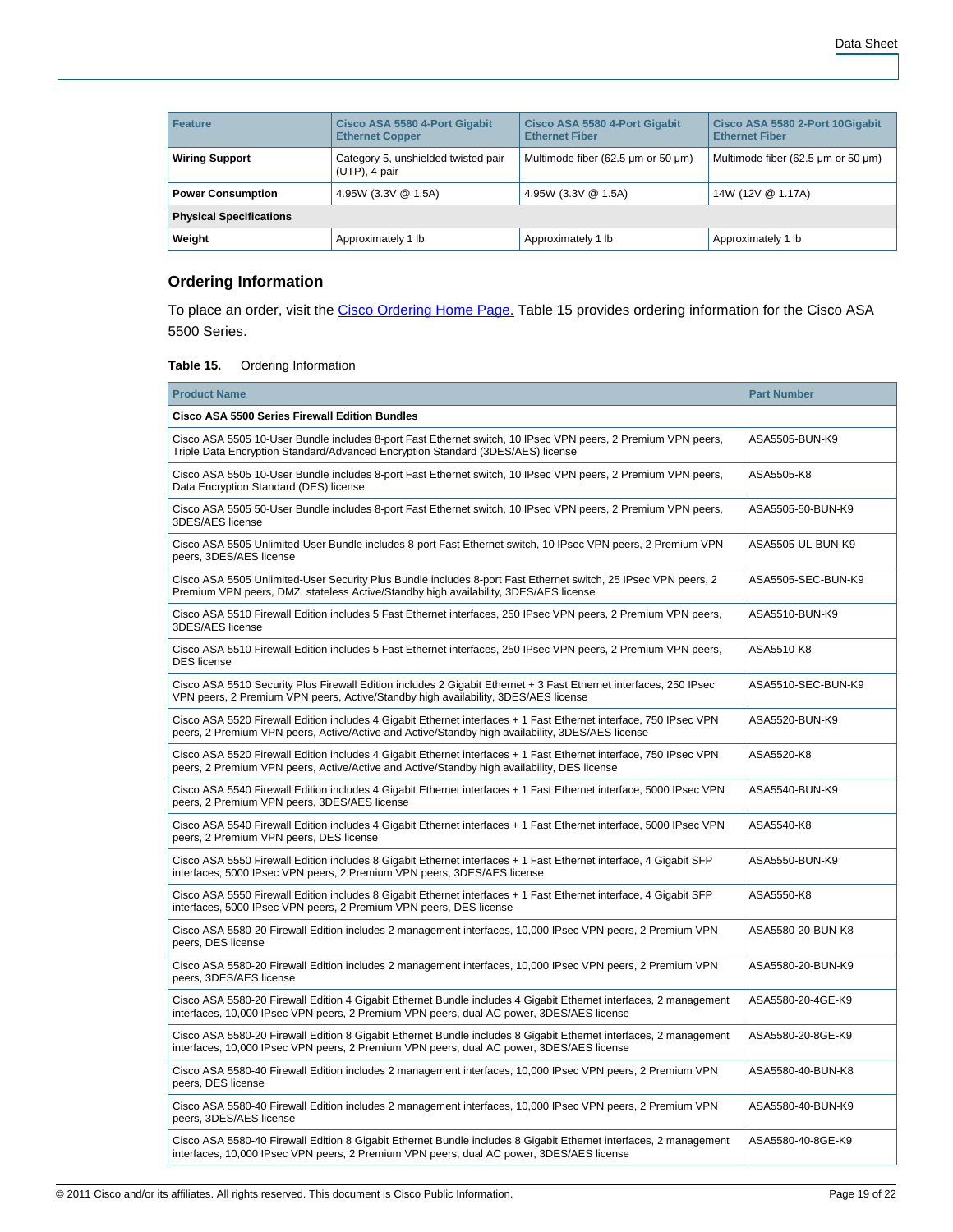| <b>Product Name</b>                                                                                                                                                                                                                                                                 | <b>Part Number</b> |
|-------------------------------------------------------------------------------------------------------------------------------------------------------------------------------------------------------------------------------------------------------------------------------------|--------------------|
| Cisco ASA 5580-40 Firewall Edition 4, 10 Gigabit Ethernet Bundle includes 4, 10 Gigabit Ethernet interfaces; 2<br>management interfaces; 10,000 IPsec VPN peers; 2 Premium VPN peers; dual AC power; 3DES/AES license                                                               | ASA5580-40-10GE-K9 |
| Cisco ASA 5585-X Firewall Edition SSP-10 bundle includes 8 Gigabit Ethernet interfaces, 2 Gigabit Ethernet SFP<br>interfaces, 2 Gigabit Ethernet management interfaces, 5000 IPsec VPN peers, 2 Premium VPN peers, DES license                                                      | ASA5585-S10-K8     |
| Cisco ASA 5585-X Firewall Edition SSP-10 bundle includes 8 Gigabit Ethernet interfaces, 2 Gigabit Ethernet SFP<br>interfaces, 2 Gigabit Ethernet management interfaces, 5000 IPsec VPN peers, 2 Premium VPN peers, 3DES/AES<br>license                                              | ASA5585-S10-K9     |
| Cisco ASA 5585-X Security Plus Firewall Edition SSP-10 bundle includes 8 Gigabit Ethernet interfaces, 2 10 Gigabit<br>Ethernet SFP+ interfaces, 2 Gigabit Ethernet management interfaces, 5000 IPsec VPN peers, 2 Premium VPN peers,<br>dual AC power, 3DES/AES license             | ASA5585-S10X-K9    |
| Cisco ASA 5585-X Firewall Edition SSP-20 bundle includes 8 Gigabit Ethernet interfaces, 2 Gigabit Ethernet SFP<br>interfaces, 2 Gigabit Ethernet management interfaces, 10,000 IPsec VPN peers, 2 Premium VPN peers, DES license                                                    | ASA5585-S20-K8     |
| Cisco ASA 5585-X Firewall Edition SSP-20 bundle includes 8 Gigabit Ethernet interfaces, 2 Gigabit Ethernet SFP<br>interfaces, 2 Gigabit Ethernet management interfaces, 10,000 IPsec VPN peers, 2 Premium VPN peers, 3DES/AES<br>license                                            | ASA5585-S20-K9     |
| Cisco ASA 5585-X Security Plus Firewall Edition SSP-20 bundle includes 8 Gigabit Ethernet interfaces, 2 10 Gigabit<br>Ethernet SFP+ interfaces, 2 Gigabit Ethernet management interfaces, 10,000 IPsec VPN peers, 2 Premium VPN<br>peers, dual AC power, 3DES/AES license           | ASA5585-S20X-K9    |
| Cisco ASA 5585-X Firewall Edition SSP-40 bundle includes 6 Gigabit Ethernet interfaces, 4 10 Gigabit Ethernet SFP+<br>interfaces, 2 Gigabit Ethernet management interfaces, 10,000 IPsec VPN peers, 2 Premium VPN peers, DES license                                                | ASA5585-S40-K8     |
| Cisco ASA 5585-X Firewall Edition SSP-40 bundle includes 6 Gigabit Ethernet interfaces, 4 10 Gigabit Ethernet SFP+<br>interfaces, 2 Gigabit Ethernet management interfaces, 10,000 IPsec VPN peers, 2 Premium VPN peers, 3DES/AES<br>license                                        | ASA5585-S40-K9     |
| Cisco ASA 5585-X Firewall Edition SSP-40 bundle includes 6 Gigabit Ethernet interfaces, 4 10 Gigabit Ethernet SFP+<br>interfaces, 2 Gigabit Ethernet management interfaces, 10,000 IPsec VPN peers, 2 Premium VPN peers, dual AC<br>power, 3DES/AES license                         | ASA5585-S40-2A-K9  |
| Cisco ASA 5585-X Firewall Edition SSP-60 bundle includes 6 Gigabit Ethernet interfaces, 4 10 Gigabit Ethernet SFP+<br>interfaces, 2 Gigabit Ethernet management interfaces, 10,000 IPsec VPN peers, 2 Premium VPN peers, dual AC<br>power, 3DES/AES license                         | ASA5585-S60-2A-K8  |
| Cisco ASA 5585-X Firewall Edition SSP-60 bundle includes 6 Gigabit Ethernet interfaces, 4 10 Gigabit Ethernet SFP+<br>interfaces, 2 Gigabit Ethernet management interfaces, 10,000 IPsec VPN peers, 2 Premium VPN peers, dual AC<br>power, 3DES/AES license                         | ASA5585-S60-2A-K9  |
| Cisco ASA 5500 Series IPS Edition Bundles                                                                                                                                                                                                                                           |                    |
| Cisco ASA 5505 50-User Adaptive Security Appliance with AIP-SSC-5 (chassis, software, 8 Fast Ethernet<br>interfaces, 10 IPsec VPN peers, 2 Premium VPN peers, 3DES/AES license)                                                                                                     | ASA5505-50-AIP5-K9 |
| Cisco ASA 5505 Unlimited-User Adaptive Security Appliance with Security Plus License and AIP-SSC-5 (chassis,<br>software, 8 Fast Ethernet interfaces, 25 IPsec VPN peers, 2 Premium VPN peers, DMZ support, stateless<br>Active/Standby high availability, 3DES/AES license)        | ASA5505-U-AIP5P-K9 |
| Cisco ASA 5510 IPS Edition includes AIP-SSM-10, firewall services, 250 IPsec VPN peers, 2 Premium VPN peers, 5<br><b>Fast Ethernet interfaces</b>                                                                                                                                   | ASA5510-AIP10-K9   |
| Cisco ASA 5510 Adaptive Security Appliance with Security Plus License and AIP-SSM-10 (chassis, software, 2 Gigabit   ASA5510-AIP10SP-K9<br>Ethernet interfaces, 3 Fast Ethernet interfaces, 250 IPsec VPN peers, 2 Premium VPN peers, Active/Active high<br>availability, 3DES/AES) |                    |
| Cisco ASA 5510 Adaptive Security Appliance with Security Plus License and AIP-SSM-20 (chassis, software, 2 Gigabit<br>Ethernet interfaces, 3 Fast Ethernet interfaces, 250 IPsec VPN peers, 2 Premium VPN peers, Active/Active high<br>availability, 3DES/AES)                      | ASA5510-AIP20SP-K9 |
| Cisco ASA 5520 IPS Edition includes AIP-SSM-10, firewall services, 750 IPsec VPN peers, 2 Premium VPN peers, 4<br>Gigabit Ethernet interfaces, 1 Fast Ethernet interface                                                                                                            | ASA5520-AIP10-K9   |
| Cisco ASA 5520 IPS Edition includes AIP-SSM-20, firewall services, 750 IPsec VPN peers, 2 Premium VPN peers, 4<br>Gigabit Ethernet interfaces, 1 Fast Ethernet interface                                                                                                            | ASA5520-AIP20-K9   |
| Cisco ASA 5520 IPS Edition includes AIP-SSM-40, firewall services, 750 IPsec VPN peers, 2 Premium VPN peers, 4<br>Gigabit Ethernet interfaces, 1 Fast Ethernet interface                                                                                                            | ASA5520-AIP40-K9   |
| Cisco ASA 5540 IPS Edition includes AIP-SSM-20, firewall services, 5000 IPsec VPN peers, 2 Premium VPN peers, 4<br>Gigabit Ethernet interfaces, 1 Fast Ethernet interface                                                                                                           | ASA5540-AIP20-K9   |
| Cisco ASA 5540 IPS Edition includes AIP-SSM-40, firewall services, 5000 IPsec VPN peers, 2 Premium VPN peers, 4<br>Gigabit Ethernet interfaces, 1 Fast Ethernet interface                                                                                                           | ASA5540-AIP40-K9   |
| Cisco ASA 5585-X IPS Edition SSP-10 IPS SSP-10 bundle includes firewall services, 8 Gigabit Ethernet interfaces, 2<br>Gigabit Ethernet SFP interfaces, 2 Gigabit Ethernet management interfaces, 5000 IPsec VPN peers, 2 Premium VPN<br>peers, DES license                          | ASA5585-S10P10-K8  |
| Cisco ASA 5585-X IPS Edition SSP-10 IPS SSP-10 bundle includes firewall services, 8 Gigabit Ethernet interfaces, 2<br>Gigabit Ethernet SFP interfaces, 2 Gigabit Ethernet management interfaces, 5000 IPsec VPN peers, 2 Premium VPN<br>peers, 3DES/AES license                     | ASA5585-S10P10-K9  |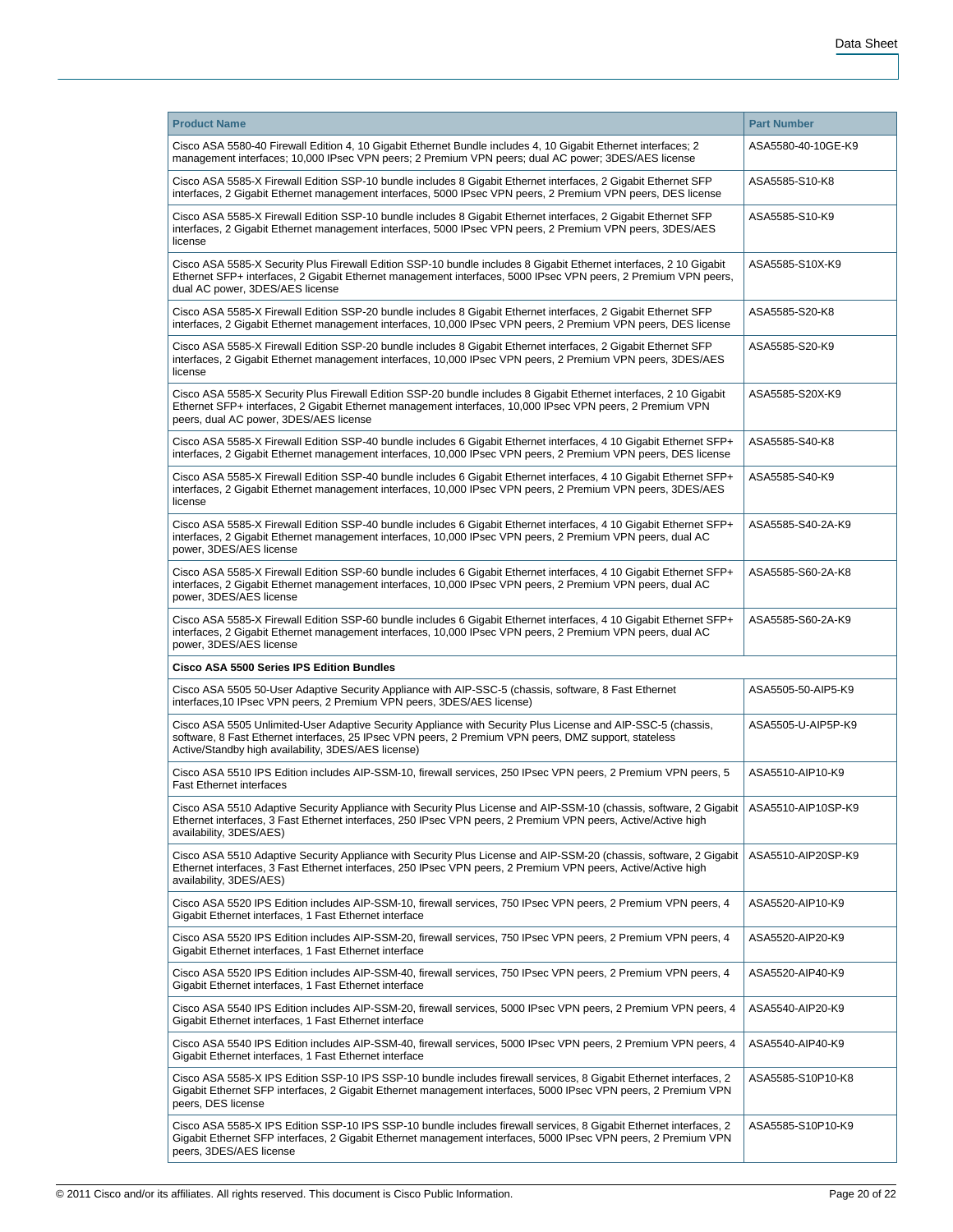| <b>Product Name</b>                                                                                                                                                                                                                                                                                | <b>Part Number</b> |
|----------------------------------------------------------------------------------------------------------------------------------------------------------------------------------------------------------------------------------------------------------------------------------------------------|--------------------|
| Cisco ASA 5585-X Security Plus IPS Edition SSP-10 IPS SSP-10 bundle includes firewall services, 8 Gigabit Ethernet<br>interfaces, 2 10 Gigabit Ethernet SFP+ interfaces, 2 Gigabit Ethernet management interfaces, 5000 IPsec VPN peers,<br>2 Premium VPN peers, dual AC power, 3DES/AES license   | ASA5585-S10P10XK9  |
| Cisco ASA 5585-X IPS Edition SSP-20 IPS SSP-20 bundle includes firewall services, 8 Gigabit Ethernet interfaces, 2<br>Gigabit Ethernet SFP interfaces, 2 Gigabit Ethernet management interfaces, 10,000 IPsec VPN peers, 2 Premium<br>VPN peers, DES license                                       | ASA5585-S20P20-K8  |
| Cisco ASA 5585-X IPS Edition SSP-20 IPS SSP-20 bundle includes firewall services, 8 Gigabit Ethernet interfaces, 2<br>Gigabit Ethernet SFP interfaces, 2 Gigabit Ethernet management interfaces, 10,000 IPsec VPN peers, 2 Premium<br>VPN peers, 3DES/AES license                                  | ASA5585-S20P20-K9  |
| Cisco ASA 5585-X Security Plus IPS Edition SSP-20 IPS SSP-20 bundle includes firewall services, 8 Gigabit Ethernet<br>interfaces, 2 10 Gigabit Ethernet SFP+ interfaces, 2 Gigabit Ethernet management interfaces, 10,000 IPsec VPN<br>peers, 2 Premium VPN peers, dual AC power, 3DES/AES license | ASA5585-S20P20XK9  |
| Cisco ASA 5585-X IPS Edition SSP-40 IPS SSP-40 bundle includes firewall services, 6 Gigabit Ethernet interfaces, 4<br>10 Gigabit Ethernet SFP+ interfaces, 2 Gigabit Ethernet management interfaces, 10,000 IPsec VPN peers, 2 Premium<br>VPN peers, dual AC power, DES license                    | ASA5585-S40P40-K8  |
| Cisco ASA 5585-X IPS Edition SSP-40 IPS SSP-40 bundle includes firewall services, 6 Gigabit Ethernet interfaces, 4<br>10 Gigabit Ethernet SFP+ interfaces, 2 Gigabit Ethernet management interfaces, 10,000 IPsec VPN peers, 2 Premium<br>VPN peers, dual AC power, 3DES/AES license               | ASA5585-S40P40-K9  |
| Cisco ASA 5585-X IPS Edition SSP-60 IPS SSP-60 bundle includes firewall services, 6 Gigabit Ethernet interfaces, 4<br>10 Gigabit Ethernet SFP+ interfaces, 2 Gigabit Ethernet management interfaces, 10,000 IPsec VPN peers, 2 Premium<br>VPN peers, dual AC power, 3DES/AES license               | ASA5585-S60P60-K8  |
| Cisco ASA 5585-X IPS Edition SSP-60 IPS SSP-60 bundle includes firewall services, 6 Gigabit Ethernet interfaces, 4<br>10 Gigabit Ethernet SFP+ interfaces, 2 Gigabit Ethernet management interfaces, 10,000 IPsec VPN peers, 2 Premium<br>VPN peers, dual AC power, 3DES/AES license               | ASA5585-S60P60-K9  |
| Cisco ASA 5500 Series Content Security Edition Bundles                                                                                                                                                                                                                                             |                    |
| Cisco ASA 5510 Content Security Edition includes CSC-SSM-10, 50-user antivirus/antispyware with 1-year<br>subscription, firewall services, 250 IPsec VPN peers, 2 Premium VPN peers, 3 Fast Ethernet interfaces                                                                                    | ASA5510-CSC10-K9   |
| Cisco ASA 5510 Content Security Edition includes CSC-SSM-20, 500-user antivirus/antispyware with 1-year<br>subscription, firewall services, 250 IPsec VPN peers, 2 Premium VPN peers, 3 Fast Ethernet interfaces                                                                                   | ASA5510-CSC20-K9   |
| Cisco ASA 5520 Content Security Edition includes CSC-SSM-10, 50-user antivirus/antispyware with 1-year<br>subscription, firewall services, 750 IPsec VPN peers, 2 Premium VPN peers, 4 Gigabit Ethernet interfaces, 1 Fast<br>Ethernet interface                                                   | ASA5520-CSC10-K9   |
| Cisco ASA 5520 Content Security Edition includes CSC-SSM-20, 500-user antivirus/antispyware with 1-year<br>subscription, firewall services, 750 IPsec VPN peers, 2 Premium VPN peers, 4 Gigabit Ethernet interfaces, 1 Fast<br><b>Ethernet interface</b>                                           | ASA5520-CSC20-K9   |
| Cisco ASA 5500 Series SSL/IPsec VPN Edition Bundles                                                                                                                                                                                                                                                |                    |
| Cisco ASA 5505 SSL/IPsec VPN Edition includes 10 IPsec VPN peers, 10 Premium VPN peers, 50 firewall users, 8-<br>port Fast Ethernet switch                                                                                                                                                         | ASA5505-SSL10-K9   |
| Cisco ASA 5505 SSL/IPsec VPN Edition includes 25 IPsec VPN peers, 25 Premium VPN peers, 50 firewall users, 8-<br>port Fast Ethernet switch                                                                                                                                                         | ASA5505-SSL25-K9   |
| Cisco ASA 5510 SSL/IPsec VPN Edition includes 250 IPsec VPN peers, 50 Premium VPN peers, firewall services, 3<br><b>Fast Ethernet interfaces</b>                                                                                                                                                   | ASA5510-SSL50-K9   |
| Cisco ASA 5510 SSL/IPsec VPN Edition includes 250 IPsec VPN peers, 100 Premium VPN 100 peers, firewall<br>services, 3 Fast Ethernet interfaces                                                                                                                                                     | ASA5510-SSL100-K9  |
| Cisco ASA 5510 SSL/IPsec VPN Edition includes 250 IPsec VPN peers, 250 Premium VPN peers, firewall services, 3<br><b>Fast Ethernet interfaces</b>                                                                                                                                                  | ASA5510-SSL250-K9  |
| Cisco ASA 5520 SSL/IPsec VPN Edition includes 750 IPsec VPN peers, 500 Premium VPN peers, firewall services, 4<br>Gigabit Ethernet interfaces, 1 Fast Ethernet interface                                                                                                                           | ASA5520-SSL500-K9  |
| Cisco ASA 5540 SSL/IPsec VPN Edition includes 5000 IPsec VPN peers, 1000 Premium VPN peers, firewall services,<br>4 Gigabit Ethernet interfaces, 1 Fast Ethernet interface                                                                                                                         | ASA5540-SSL1000-K9 |
| Cisco ASA 5540 SSL/IPsec VPN Edition includes 5000 IPsec VPN peers, 2500 Premium VPN peers, firewall services,<br>4 Gigabit Ethernet interfaces, 1 Fast Ethernet interface                                                                                                                         | ASA5540-SSL2500-K9 |
| Cisco ASA 5550 SSL/IPsec VPN Edition includes 5000 IPsec VPN peers, 2500 Premium VPN peers, firewall services,<br>8 Gigabit Ethernet interfaces, 1 Fast Ethernet interface                                                                                                                         | ASA5550-SSL2500-K9 |
| Cisco ASA 5550 SSL/IPsec VPN Edition includes 5000 IPsec VPN peers, 5000 Premium VPN peers, firewall services,<br>8 Gigabit Ethernet interfaces, 1 Fast Ethernet interface                                                                                                                         | ASA5550-SSL5000-K9 |
| Cisco ASA 5580 SSL/IPsec VPN Edition includes 10,000 IPsec VPN peers, 10,000 Premium VPN peers, firewall<br>services, 4 Gigabit Ethernet interfaces, 2 management interfaces, dual AC power, 3DES/AES license                                                                                      | ASA5580-20-10K-K9  |
| Cisco ASA 5585-X SSL/IPsec VPN Edition SSP-10 Bundle includes 5000 IPsec VPN peers, 5000 Premium VPN<br>peers, firewall services, 8 Gigabit Ethernet interfaces, 2 management interfaces, 3DES/AES license                                                                                         | ASA5585-S10-5K-K9  |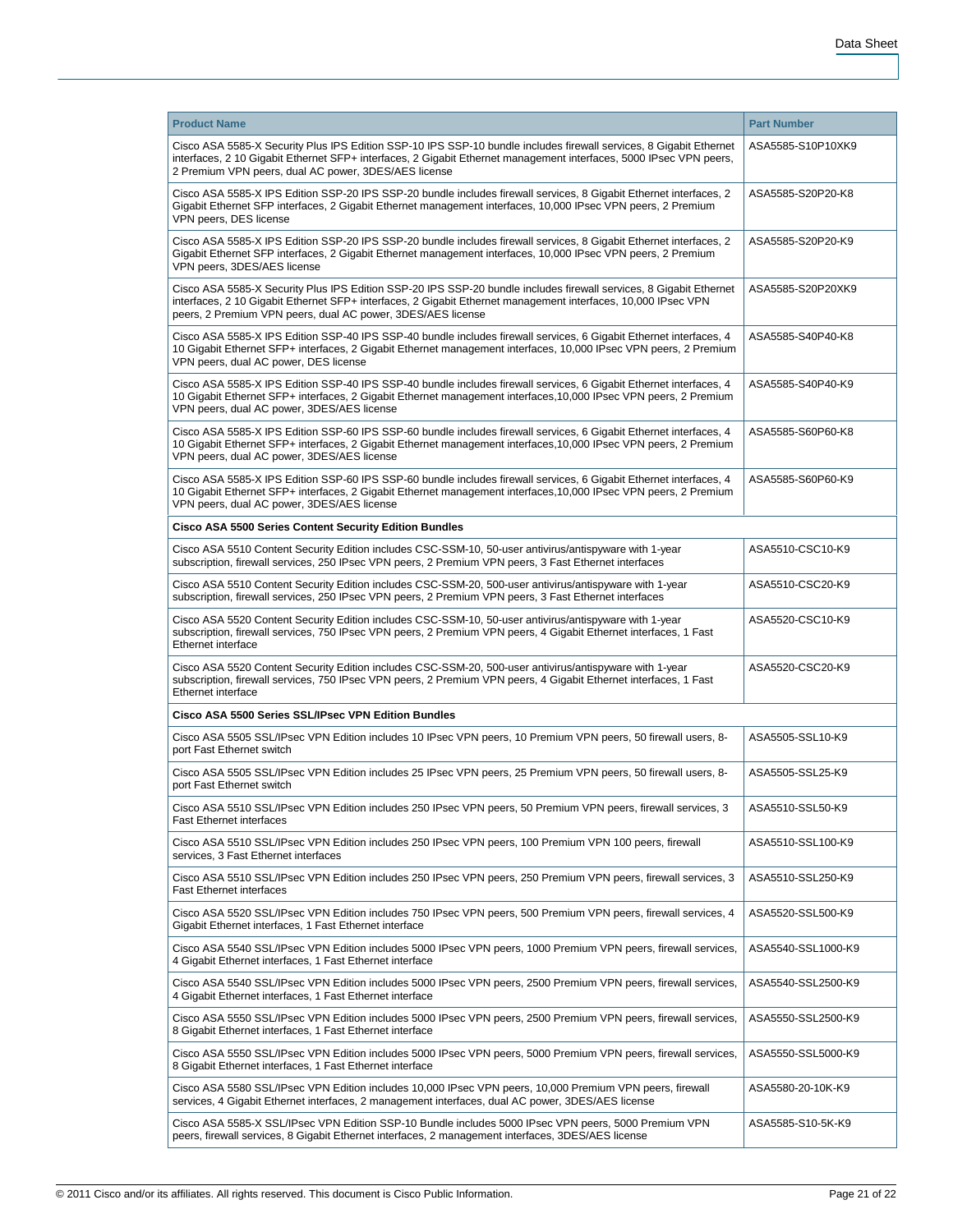| <b>Product Name</b>                                                                                                                                                                                                                                                         | <b>Part Number</b> |  |
|-----------------------------------------------------------------------------------------------------------------------------------------------------------------------------------------------------------------------------------------------------------------------------|--------------------|--|
| Cisco ASA 5585-X SSL/IPsec VPN Edition SSP-20 Bundle includes 10,000 IPsec VPN peers, 10,000 Premium VPN<br>peers, firewall services, 8 Gigabit Ethernet interfaces, 2 management interfaces, 3DES/AES license                                                              | ASA5585S20-10K-K9  |  |
| Cisco ASA 5585-X SSL/IPsec VPN Edition SSP-40 Bundle includes 10,000 IPsec VPN peers, 10,000 Premium VPN<br>peers, firewall services, 8 Gigabit Ethernet interfaces, 2 management interfaces, 3DES/AES license                                                              | ASA5585S40-10K-K9  |  |
| Cisco ASA 5585-X SSL/IPsec VPN Edition SSP-60 Bundle includes 10,000 IPsec VPN peers, 10,000 Premium VPN<br>peers, firewall services, 8 Gigabit Ethernet interfaces, 2 management interfaces, 3DES/AES license                                                              | ASA5585S60-10K-K9  |  |
| Cisco ASA 5500 Series Firewall IPS VPN Premium Bundles                                                                                                                                                                                                                      |                    |  |
| Cisco ASA 5585-X Integrated Edition SSP-10 IPS SSP-10 Bundle with firewall services, IPS services, 5,000 IPsec<br>VPN peers, 5,000 Premium VPN peers, 16 Gigabit Ethernet interfaces, 4 Gigabit Ethernet SFP interfaces, 4<br>management interfaces, 3DES/AES license       | ASA5585-S10P10SK9  |  |
| Cisco ASA 5585-X Integrated Edition SSP-20 IPS SSP-20 Bundle with firewall services, IPS services, 10,000 IPsec<br>VPN peers, 10,000 Premium VPN peers, 16 Gigabit Ethernet interfaces, 4 Gigabit Ethernet SFP interfaces, 4<br>management interfaces, 3DES/AES license     | ASA5585-S20P20SK9  |  |
| Cisco ASA 5585-X Integrated Edition SSP-40 IPS SSP-40 Bundle with firewall services, IPS services, 10,000 IPsec<br>VPN peers, 10,000 Premium VPN peers, 12 Gigabit Ethernet interfaces, 8 10 Gigabit Ethernet SFP+ interfaces, 4<br>management interfaces, 3DES/AES license | ASA5585-S40P40SK9  |  |
| Cisco ASA 5585-X Integrated Edition SSP-60 IPS SSP-60 Bundle with firewall services, IPS services, 10,000 IPsec<br>VPN peers, 10,000 Premium VPN peers, 12 Gigabit Ethernet interfaces, 8 10 Gigabit Ethernet SFP+ interfaces, 4<br>management interfaces, 3DES/AES license | ASA5585-S60P60SK9  |  |
| <b>Security Services Modules</b>                                                                                                                                                                                                                                            |                    |  |
| Cisco ASA 5500 Series Advanced Inspection and Prevention Security Services Card 5 (AIP SSC-5)                                                                                                                                                                               | ASA-SSC-AIP-5-K9=  |  |
| Cisco ASA Advanced Inspection and Prevention Security Services Module 10 (AIP SSM-10)                                                                                                                                                                                       | ASA-SSM-AIP-10-K9= |  |
| Cisco ASA Advanced Inspection and Prevention Security Services Module 20 (AIP SSM-20)                                                                                                                                                                                       | ASA-SSM-AIP-20-K9= |  |
| Cisco ASA 5500 Series Advanced Inspection and Prevention Security Services Module 40 (AIP-SSM-40)                                                                                                                                                                           | ASA-SSM-AIP-40-K9= |  |
| Cisco ASA Content Security and Control Security Services Module 10 (CSC SSM-10) with 50-user<br>antivirus/antispyware, 1-year subscription                                                                                                                                  | ASA-SSM-CSC-10-K9= |  |
| Cisco ASA Content Security and Control Security Services Module 20 (CSC SSM-20) with 500-user<br>antivirus/antispyware, 1-year subscription                                                                                                                                 | ASA-SSM-CSC-20-K9= |  |
| Cisco ASA 4-Port Gigabit Ethernet Security Services Module                                                                                                                                                                                                                  | SSM-4GE=           |  |
| Cisco ASA 5580 Series Interface Expansion Cards                                                                                                                                                                                                                             |                    |  |
| Cisco ASA 5580 4-port 10/100/1000 Ethernet interface card, RJ-45                                                                                                                                                                                                            | ASA5580-4GE-CU=    |  |
| Cisco ASA 5580 4-port Gigabit Ethernet fiber interface card, SR, LC                                                                                                                                                                                                         | ASA5580-4GE-FI=    |  |
| Cisco ASA 5580 2-port 10 Gigabit Ethernet fiber interface card, SR, LC                                                                                                                                                                                                      | ASA5580-2X10GE-SR= |  |
| Cisco ASA 5585-X Security Services Processors and IPS Security Services Processors                                                                                                                                                                                          |                    |  |
| Cisco ASA 5585-X Security Services Processor-10 (SSP-10)                                                                                                                                                                                                                    | ASA-SSP-10-K8=     |  |
| Cisco ASA 5585-X Security Services Processor-20 (SSP-20)                                                                                                                                                                                                                    | ASA-SSP-20-K8=     |  |
| Cisco ASA 5585-X Security Services Processor-40 (SSP-40)                                                                                                                                                                                                                    | ASA-SSP-40-K8=     |  |
| Cisco ASA 5585-X Security Services Processor-60 (SSP-60)                                                                                                                                                                                                                    | ASA-SSP-60-K8=     |  |
| Cisco ASA 5585-X IPS Security Services Processor-10 (SSP-10)                                                                                                                                                                                                                | ASA-SSP-IPS10-K9=  |  |
| Cisco ASA 5585-X IPS Security Services Processor-20 (SSP-20)                                                                                                                                                                                                                | ASA-SSP-IPS20-K9=  |  |
| Cisco ASA 5585-X IPS Security Services Processor-40 (SSP-40)                                                                                                                                                                                                                | ASA-SSP-IPS40-K9=  |  |
| Cisco ASA 5585-X IPS Security Services Processor-60 (SSP-60)                                                                                                                                                                                                                | ASA-SSP-IPS60-K9=  |  |
| Cisco ASA 5500 Series Software                                                                                                                                                                                                                                              |                    |  |
| Cisco ASA Software one-time upgrade for nonsupport customers                                                                                                                                                                                                                | ASA-SW-UPGRADE=    |  |
| <b>Cisco ASA 5500 Series Accessories</b>                                                                                                                                                                                                                                    |                    |  |
| Cisco ASA 5500 Series compact flash, 256 MB                                                                                                                                                                                                                                 | ASA5500-CF-256MB=  |  |
| Cisco ASA 5500 Series compact flash, 512 MB                                                                                                                                                                                                                                 | ASA5500-CF-512MB=  |  |
| Cisco ASA 180W AC power supply                                                                                                                                                                                                                                              | ASA-180W-PWR-AC=   |  |
|                                                                                                                                                                                                                                                                             |                    |  |
| Gigabit Ethernet optical SFP connector, 1000BASE-SX short-wavelength transceiver                                                                                                                                                                                            | GLC-SX-MM=         |  |
| Gigabit Ethernet optical SFP connector, 1000BASE-LX/LH long-wavelength/long-haul transceiver                                                                                                                                                                                | GLC-LH-SM=         |  |